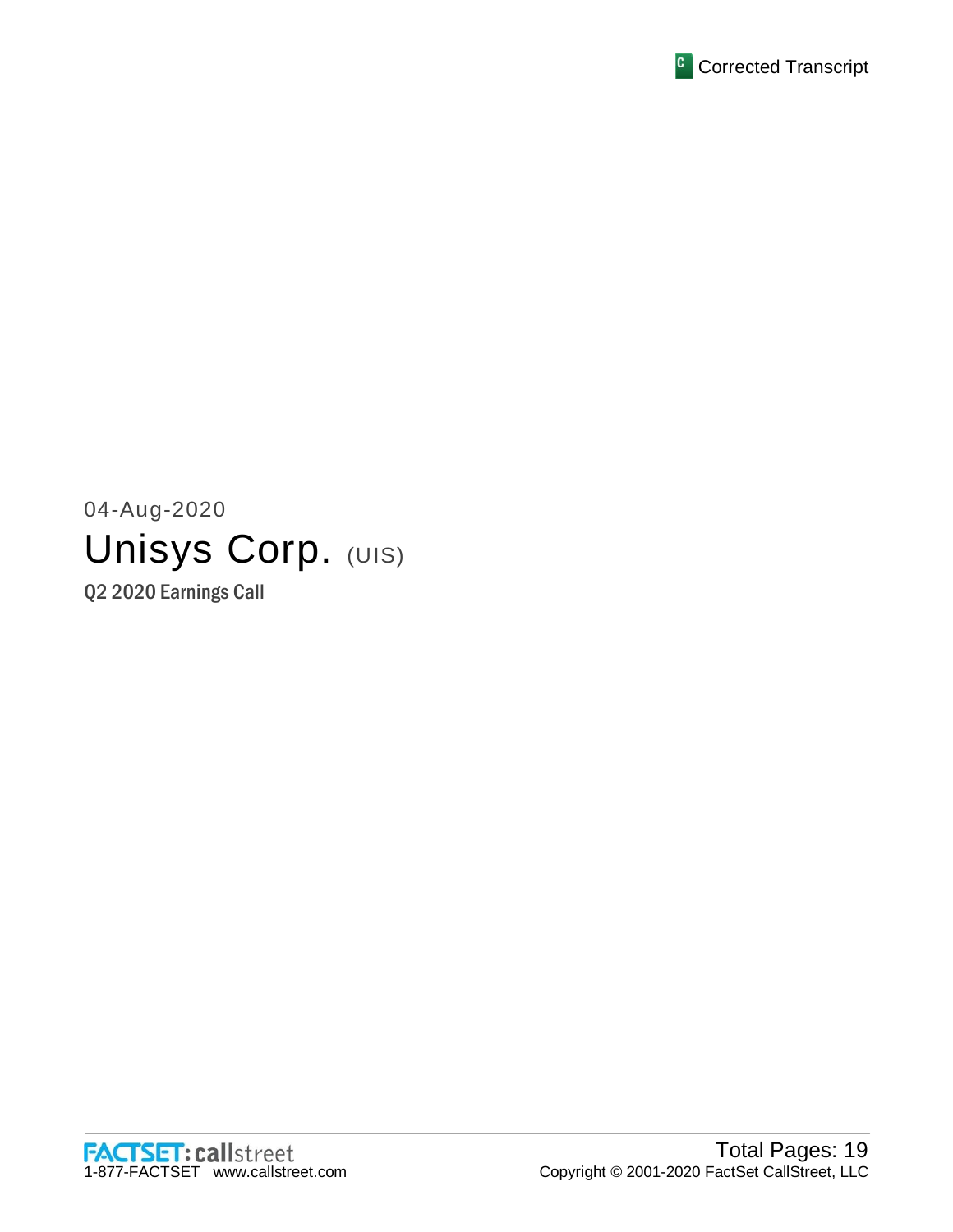# **CORPORATE PARTICIPANTS**

Courtney Holben

Vice President-Investor Relation, Unisys Corp.

Peter A. Altabef President, Chief Executive Officer & Chairman, Unisys Corp. Michael M. Thomson Senior Vice President & Chief Financial Officer, Unisys Corp.

# **OTHER PARTICIPANTS**

Rod Bourgeois Analyst, DeepDive Equity Research, LLC

Jon E Tanwanteng Analyst, CJS Securities, Inc.

Joseph Vafi Analyst, Canaccord Genuity LLC Frank Jarman Analyst, Goldman Sachs & Co. LLC

Ishfaque Faruk Analyst, Sidoti & Co. LLC

# **MANAGEMENT DISCUSSION SECTION**

**Operator**: Good day, and welcome to the Unisys Corporation Second Quarter 2020 Earnings Conference Call. All participants will be in listen-only mode. [Operator Instructions] After today's presentation, there will be an opportunity to ask questions. [Operator Instructions] Please note, this event is being recorded.

.....................................................................................................................................................................................................................................................................

.....................................................................................................................................................................................................................................................................

I would now like to turn the conference over to Courtney Holben, Vice President of Investor Relations. Please go ahead.

.....................................................................................................................................................................................................................................................................

## Courtney Holben

Vice President-Investor Relation, Unisys Corp.

Thank you, operator. Good afternoon, everyone. This is Courtney Holben, Vice President of Investor Relations. Thank you for joining us. Earlier today, Unisys released its second quarter 2020 financial results. I'm joined this afternoon to discuss those results by Peter Altabef, our Chairman and CEO; and Mike Thomson, our CFO.

Before we begin, I'd like to cover a few details. First, today's conference call and the Q&A session are being webcast via the Unisys Investor website. Second, you can find the earnings press release and the presentation slides that we will be using this afternoon to guide our discussion as well as other information related to our second quarter performance on our investor website, which we encourage you to visit.

Third, today's presentation, which is complementary to the earnings press release, includes some non-GAAP financial measures. The non-GAAP measures have been reconciled to the related GAAP measures and we've provided reconciliations with in the presentation. Although appropriate under generally accepted accounting principles, the company's results reflect charges that the company believes are not indicative of its ongoing operations and that can make its profitability and liquidity results difficult to compare to prior periods, anticipated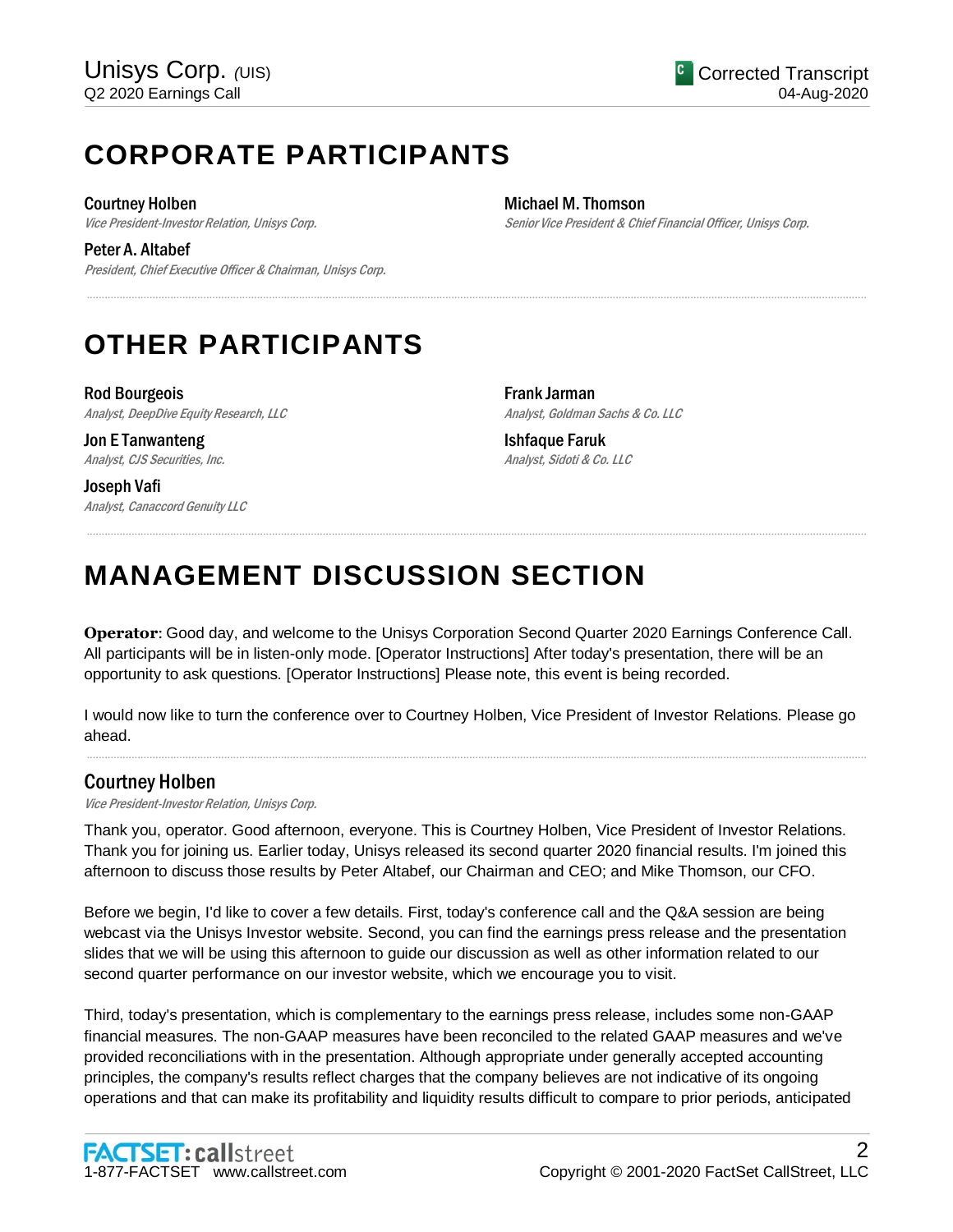future periods or to its competitor's results. These items consist of pension, debt exchange and extinguishment, cost reduction and other expense. Management believes each of these items can distort the visibility of trends associated with the company's ongoing performance.

Management also believes that the evaluation of the company's financial performance can be enhanced by use of supplemental presentation of its results that exclude the impact of these items in order to enhance consistency and competitiveness with prior or future period results.

The following measures are often provided and utilized by the company's management, analysts and investors to enhance comparability of year-over-year results as well as to compare results to other companies in our industry. Non-GAAP operating profit, non-GAAP diluted earnings per share, free cash flow and adjusted free cash flow, EBITDA and adjusted EBITDA and constant currency. In addition, this quarter, we will be continuing to report non-GAAP adjusted revenue and related measures as a result of certain revenue relating to reimbursements from the company's check process and JV partners. For restructuring expenses included as part of the company's restructuring program. For more information regarding these adjustments, please see our earnings release and our Form 10-Q.

From time-to-time, Unisys may provide specific guidance or color regarding its expected future financial performance. Such information is effective only on the date given. Unisys generally will not update, reaffirm or otherwise comment on any such information, except as Unisys deems necessary and then only in a manner that complies with Regulation FD.

And finally, I'd like to remind you that all forward-looking statements made during this conference call are subject to various risks and uncertainties that could cause the actual results to differ materially from our expectations. These factors are discussed more fully in the earnings release and in the company's SEC filings. Copies of those SEC reports are available from the SEC and along with other materials I mentioned earlier on the Unisys Investor website.

.....................................................................................................................................................................................................................................................................

And now I'd like to turn the call over to Peter.

## Peter A. Altabef

President, Chief Executive Officer & Chairman, Unisys Corp.

Thanks very much, Courtney, and good afternoon, everyone, and thank you for joining us today. Since our last call, the world has continued to confront health, economic and social issues. And I'd like to start by saying that we hope you, your family and friends remain safe and healthy. Usually, when I say that, which I do a lot now, I'm referring to COVID-19. This afternoon, I'm also referring to the hurricane and the hurricane conditions that are affecting those of you on the Eastern Seaboard. 2020 has simply been that time of year.

Turning to the company's operations, in the most challenging COVID-19 quarter, our revenue expectations are unchanged for the full year 2020. And we have increased visibility on profitability. Our client satisfaction is high, represented by our industry-leading Net Promoter Score, and our liquidity is strong with our cash balance at \$782 million compared to \$790 million at the end of the first quarter.

I want to begin by highlighting some of the reasons why our revenue expectations for the year are unchanged despite the year-over-year declines we experienced in the quarter. Approximately half of our revenue decline in the second quarter was due to COVID-19 related impacts to our Services business and the other half was driven by intra-year, inside-year shifts in ClearPath Forward renewals as well as currency and expected declines in our check-processing joint venture.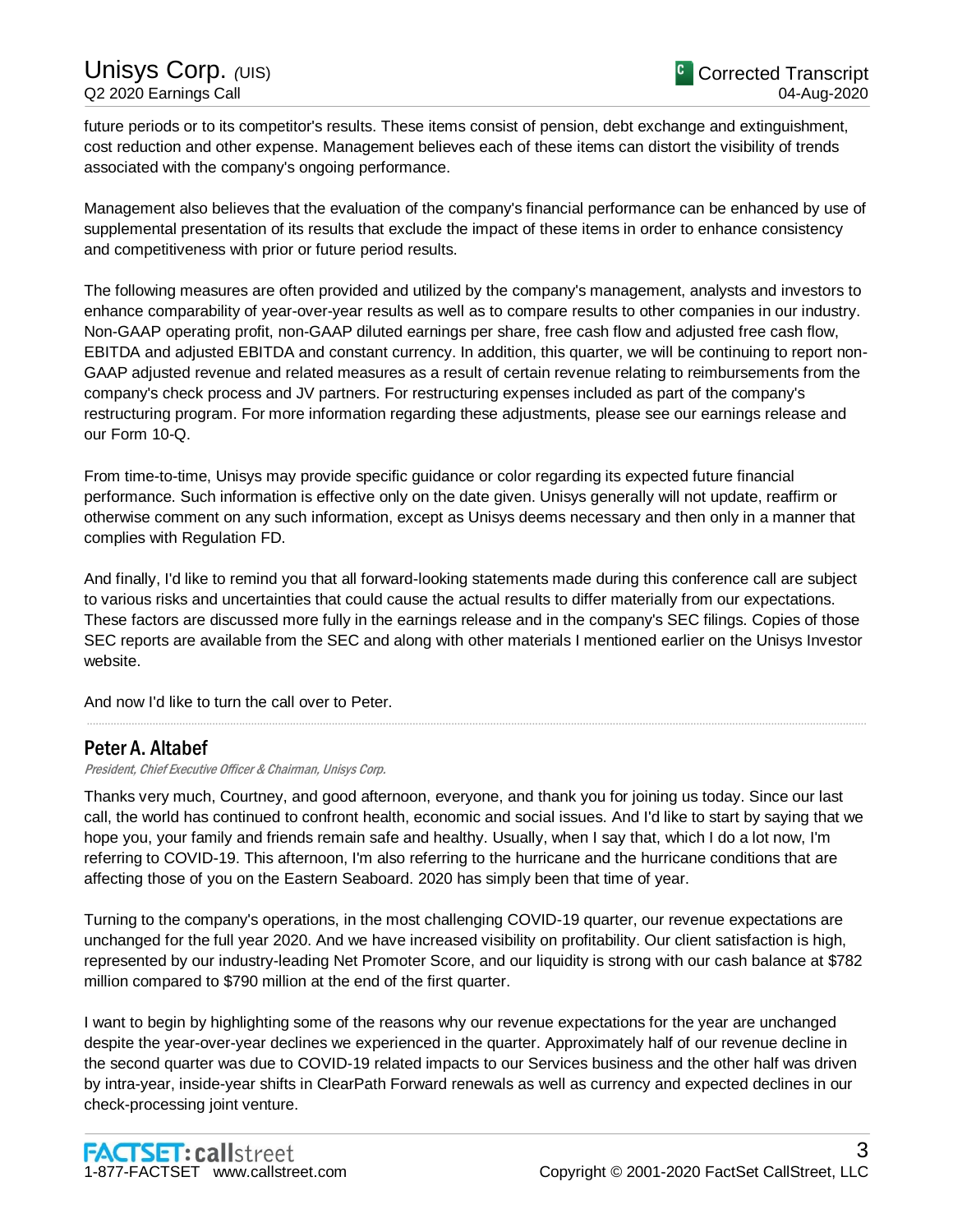We anticipate improvements in the most significant COVID-19 drivers in the second half of the year. For instance, and as we expected, field services, BPO and travel and transportation were the areas of the business that were the most significantly disrupted by COVID-19, and leading indicators within each of these have started to improve.

Before describing the improvement in each of these, I want to put in context our performance, perhaps relative to what we're seeing in the economy and the industry by looking at the make-up of some of our Services revenue. As those of you on this call know, because you have followed us for a while, or hopefully you have, our global workspace business is a large part of our revenue. In the second quarter, it reflected about 30% of our revenue. That is untypically high for companies in our space. And within that, we have a higher percentage than, I believe, any of our peers in what we call field services.

If we look just at field services revenue alone and we reduce that, or we look at the reduction as a percentage of constant currency Services revenue, once we take out iPSL, which Mike will talk about a little bit is our non-profit joint venture. So taking out iPSL, field services alone represents 85% of the reduction in our constant currency Services revenue. So I just wanted to sit on that for a second. So 85% is in the area where we are simply unlike the rest of the business. And I hope that explains why our performance is a little different and perhaps some others.

Speaking about field services, however, that is on the rebound. So ticket volumes declined in March and April, but we began to see the trend reversing in May and June. So, for instance, monthly tickets raised from a low of approximately 50% of their pre-COVID levels in April to approximately 70% by the end of June.

Okay. Moving beyond field services, let's look at BPO and, of course, the largest part of BPO is iPSL, but we have other BPO contracts as well as. As our BPO teams went back to the office in many geographies, BPO volumes began to increase. For instance, volumes on two of our largest contracts rose from lows of zero percent and 36% of their pre-COVID volume levels in April to 38% and 80%, respectively, by the end of June. Within travel and transportation, volumes are still depressed compared to pre-COVID levels. However, by the end of June, our global average daily air waybill count, which measures volume of air cargo transactions had increased from a low of 36% of pre-COVID volumes in April to 51% as of the end of June. Additionally, our Services renewal schedule is approximately twice as high in the second half of 2020 as it was in the first half and our renewal rate remains in the high 90s.

With respect to the other half of the revenue decline, we also have a more favorable ClearPath Forward renewal schedule in the second half of the year, as two ClearPath Forward contracts in the second quarter were delayed that are now expected to sign in the third quarter. So although a ClearPath Forward revenue in the quarter was down significantly year-to-year, we view this as a timing issue inside the year only. We expect second half Technology revenue to improve compared to the first half as a result. And as Mike will describe in more detail, revenues for the quarter was also negatively affected by currency movements and expected declines in that iPSL check-processing joint venture.

Based on all of this, we expect improved revenue in the second half of 2020 compared to the first half. Additionally, the scenarios we're currently modeling for the full year indicate revenue in line with our discussion in the first quarter, showing that non-GAAP adjusted revenue may be down approximately 10% year-over-year, although, of course, this could be more or less.

We also have much better visibility into full year profit expectations. And while we were not in a position to provide you a range of expected results last quarter, we are doing that today. And Mike will be providing that information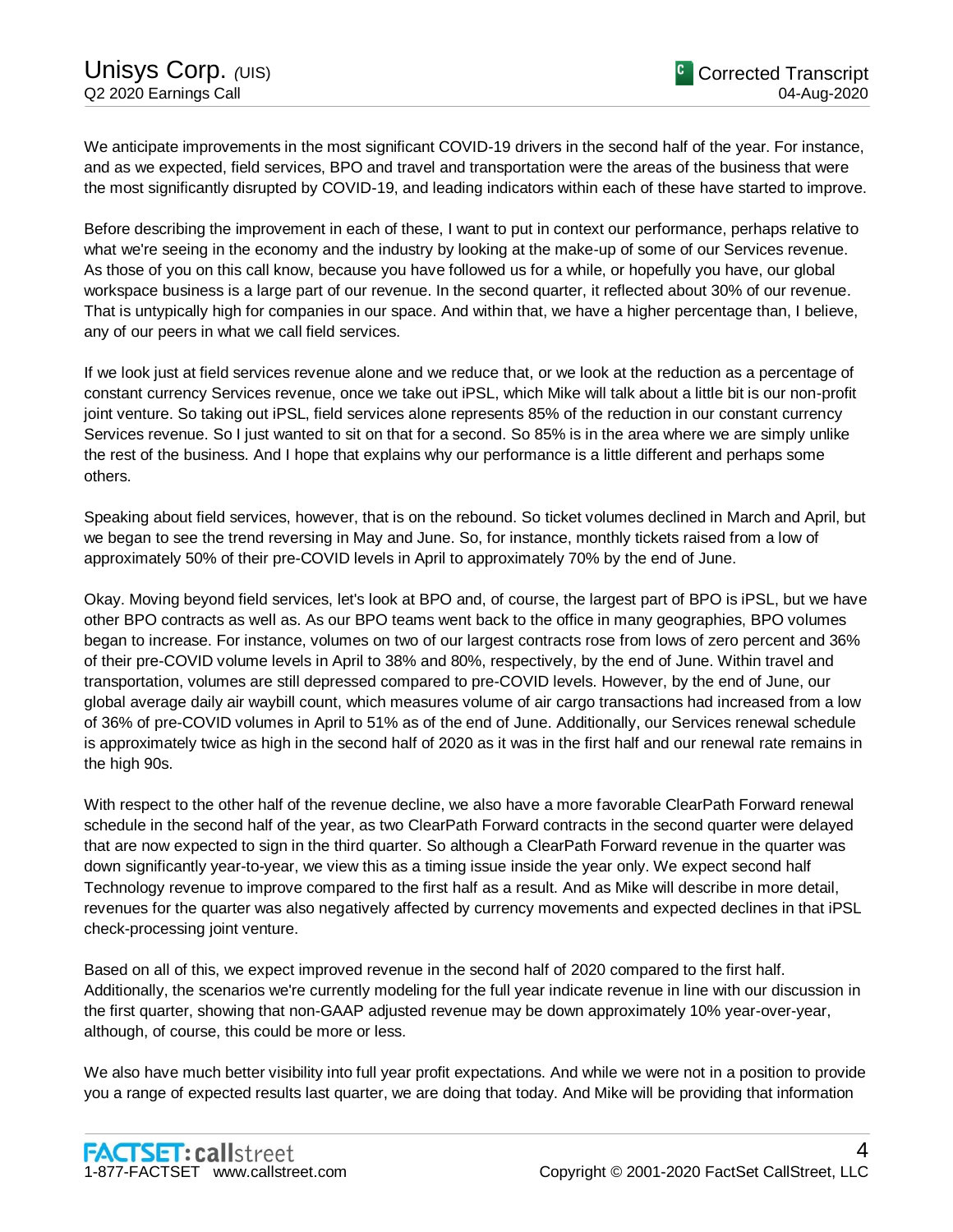in a few minutes. With respect to the quarter, the lighter ClearPath Forward renewals I mentioned accounted for 90% of the year-over-year decline in non-GAAP operating profit in the quarter. And as we said, they are not expected to impact the full year, either revenue or profit.

In the quarter, we expanded Services non-GAAP adjusted gross margin both year-over-year and sequentially. Additionally, we had previously identified a number of contracts that were performing below their target margins. During the second quarter, we increased margins on over half of these contracts and we expect further upside during the second half of the year. Mike will provide some more color shortly on some additional initiatives, as well as our views on expected profitability for the full year.

We continue to excel at serving our clients, and this is highlighted by our industry-leading Net Promoter Score of 53. This NPS reflects the sentiments of clients that participated in our April 2020 client satisfaction survey. Client satisfaction and referenceability are key go-to-market differentiators for us. In addition to NPS, there are number of things that are we consider leading indicators to monitor insight on our go-to-market momentum. We think those are especially relevant in periods like this.

We look at pipeline, win rate and TCV among the metrics. As the total company – at the total company level, our pipeline was up 10.1% sequentially versus the first quarter. This is supported by growth in all regions. Total company new business pipeline, which is a subset of all pipeline and consists of new logo and new scope, was up 14.4%, sequentially. Our win rate increased 29 points sequentially and was up more than that year-over-year. And Services TCV, which is inherently lumpy in this business, was up 1.4% year-over-year in the quarter and up 16.5% year-over-year during the first half. Demand drivers continue to align to our products and platforms, which also contribute to our go-to-market position. Specifically, there is strong demand for digital transformation, cloud enablement and cybersecurity.

We're meeting this demand with InteliServe, our digital workplace solution; CloudForte, our integrated multi-cloud and application optimization platform; and Stealth, our cybersecurity solution. The demand from these solutions even during COVID-19 was highlighted during the quarter by the pipeline TCV and win rates I mentioned.

Digital Workplace Services is a key strategic focus for the company and our InteliServe platform helps differentiate our offerings. During the quarter, we launched general availability of our IntelliApp and artificial intelligence and machine learning functionality, which aim to improve the customer experience and overall efficiency of customer interactions for our clients.

In Digital Workplace Services, we extended and expanded our relationship with a leading provider of innovative technology solutions for the treatment of cancer and brain disorders. We will now deliver our InteliServe solution to enable omni-channel service desk to support for improved end user experience and at a lower cost. We use our cloud offerings such as CloudForte to implement holistic digital transformation solutions for our clients. We launched general availability of CloudForte Navigator 2.0 and CloudForte Compliance 2.0 during the second quarter, which helped clients more effectively and efficiently manage their migration to the cloud, which is even more relevant in a COVID and post-COVID periods due to remote work trends.

In cloud services, we entered into an extended contract with a global commercial real estate services firm, under which we'll use CloudForte to optimize their cloud environment. We'll also provide InteliServe to automate that client's digital workplace support experience. As in this situation, we are increasingly looking to provide multiple solutions to our clients. Also in cloud services, we're using CloudForte in a new logo contract with the State of Nevada for the Nevada Criminal Justice Information System to improve safety for Nevada citizens. This contract is a good example of the strength of our public sector, even after the sale of our Federal division earlier this year.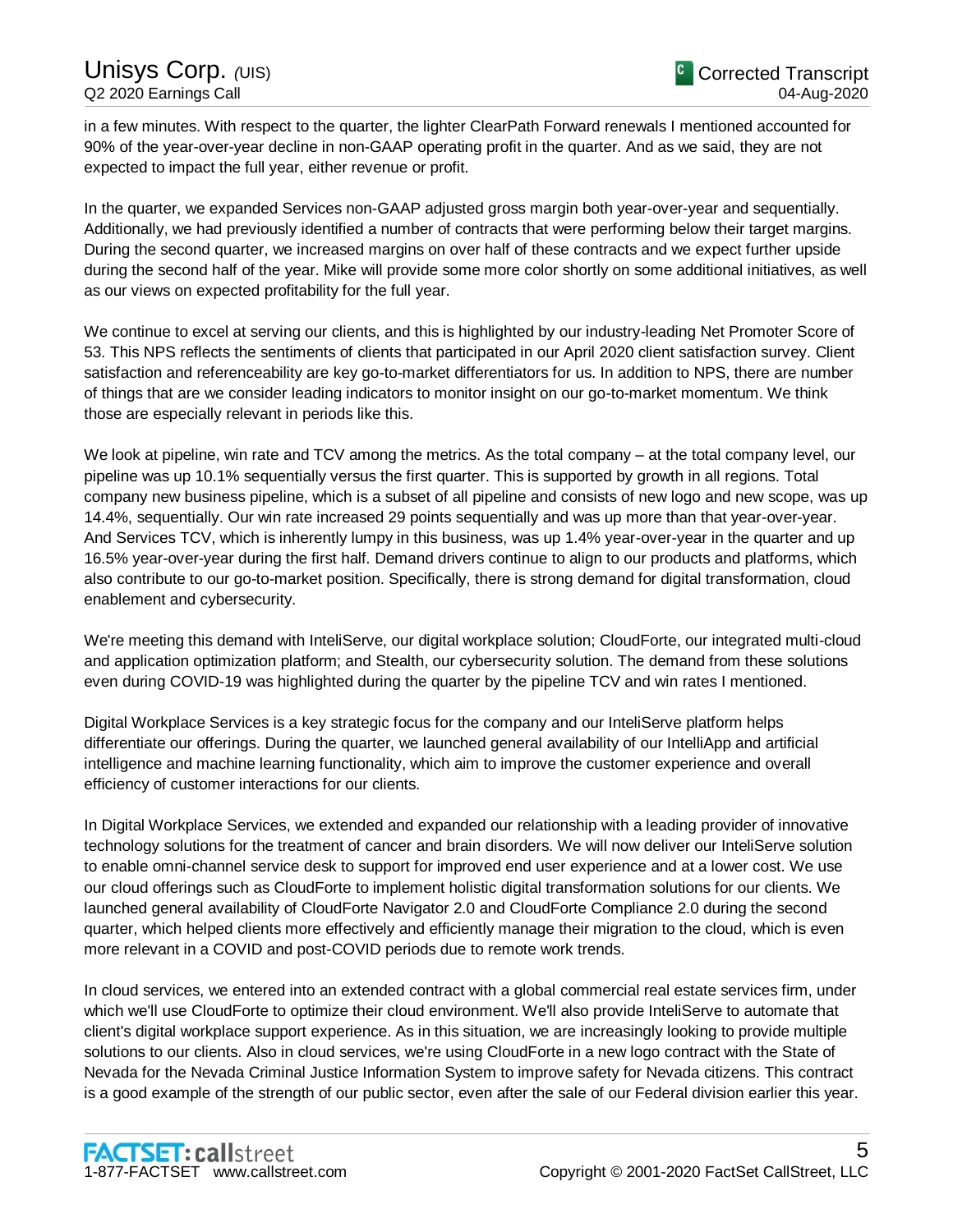Cybersecurity remains a top global priority, as attacks have increased worldwide in a remote work environment over the last few months. Our pipeline for Stealth grew 20% sequentially versus the end of the first quarter. And during the quarter, one of our partners secured a multi-year contract with an IT services company to provide Unisys Stealth to protect critical applications across an assortment of IT platforms for the clients' customers. These have implications covering data centers, retail stores and distribution centers.

I'd like to close by spending a minute on our views on diversity and inclusion and on our associates, in general. At Unisys, we have an unwavering commitment to diversity, inclusion and equality that is at the center of our principles as a company. We have zero tolerance for racism, bigotry or hatred of any kind.

Our goal is to continue increasing diversity across the company at all levels and seniority and continue raising awareness of unconscious bias through training offer to help all leadership and associates. We have a global inclusion and diversity council that helps guide the company's efforts, including establishing our Women in Action program, aimed at helping women successfully transition to leadership roles and our diversity accelerator program, which focuses on minority associates with the desire to advance into leadership positions. Our council has also supported associate interest groups such as the PRIDE Network, [ph] the ability innovation group (00:17:38) and the veterans' interest group.

We were honored by being recently recognized as a Noteworthy Company by DiversityInc, and we're named as a Best Employer for Disability Inclusion by the Disability Equality Index. Beyond these focused efforts related to inclusion and diversity, I also want to recognize the outstanding contributions made by associates of every kinds and description as we were navigating through COVID-19. I have never been more proud of our Unisys team. The rest of 2020 will undoubtedly continue to bring more challenges that our team can handle and we remain focused on executing against our plans and driving the business forward.

With that, I'll turn the next section of the call to Mike to provide more detail on our results. Mike?

## Michael M. Thomson

Senior Vice President & Chief Financial Officer, Unisys Corp.

Thank you, Peter, and good afternoon, everyone. I'd like to echo Peter's sentiments and hoping that you, your families and friends are all doing well during what continues to be a difficult time. In my discussions today, I will refer to both GAAP and non-GAAP results. As a reminder, the reconciliations to these metrics are available in our earnings materials. Likewise, information related to discontinued operations is available on our website.

.....................................................................................................................................................................................................................................................................

As Peter had already highlighted, our revenue expectations for the full year 2020 are unchanged and we've increased visibility into full year profitability expectations. We ended with a strong liquidity position after our most challenging COVID quarter. I'll give you a little more insight into the COVID related impacts that uniquely affected us due to our mix of field services, the timing of our Technology renewals, the expansion of our Services margin, and our strong liquidity position as well as an update on some other important topics.

Let me start by reiterating that, to date, our actual and anticipated results are in line with our full year revenue expectations that we provided in the first quarter. While COVID-19 made the second quarter challenging, the portions of the business that impacted were consistent with our expectations heading into the quarter.

Non-GAAP adjusted revenue was down 22% year-over-year, or 18.9% on a constant currency basis. Approximately, half of this decline was driven by Services non-GAAP adjusted revenue, which was down 13.3%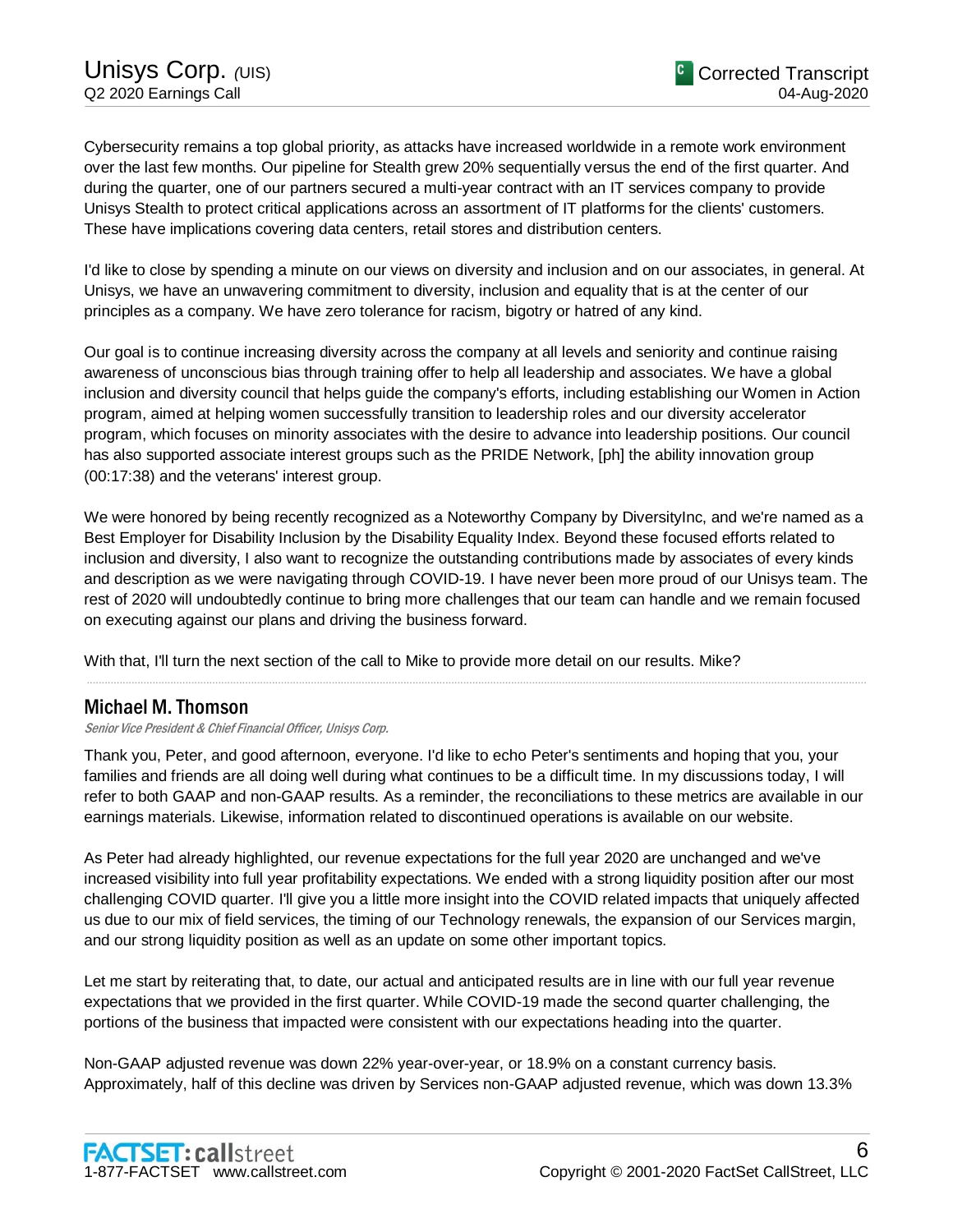year-over-year on a constant currency basis. To give you a little more insight here, I would note that field services was the primary driver of this decline and accounted for 8.7 points of the 13.3% decline.

As we've discussed, we expected a revenue decline in our check-processing joint venture and that business accounted for an additional 2.8 points of the 13.3% decline. Excluding these two businesses, the rest of our Services segment was down just 3.3% year-over-year on a constant currency basis. We saw no identifiable negative revenue impact resulting from our remote work environment, as we continue to provide exceptional service to our client base, supported by a significantly higher NPS than our competitors. I'll discuss some of the opportunity we see as a result of that shortly.

Services backlog ended the quarter at \$3.6 billion, down 4% sequentially, despite the COVID disruption in the quarter. The other half of the non-GAAP adjusted revenue decline was driven by intra-year shifting timing of ClearPath Forward contracts, which we did not believe will result to change in our full year expectations for Technology revenue. It did, however, result in a Technology revenue being down 49.7% year-over-year in constant currency.

We noted last quarter that two ClearPath Forward contracts were renewed earlier than expected, bringing net revenue and margin into the first quarter. [ph] Conversely (00:21:41), during the second quarter, we had two other ClearPath Forward contract renewals that were expected to be signed in the second quarter that we now expect to be signed in the third quarter. And as we've discussed, we generally recognized all revenue associated with ClearPath Forward contract upon renewal, and this could drive lumpiness into our Technology results, if contracts are accelerated or delayed.

The activity coupled with the other scheduled ClearPath Forward renewals is expected to yield a year-over-year increase in Technology revenue in the second half of the year, and our full year outlook remains unchanged. As a reminder, we said entering into the year that we expect Technology revenue to be down high single-digit percentage year-over-year due to a lighter ClearPath Forward renewal schedule versus last year.

Our current expectation is that Technology revenue will be split approximately 40% and 60% between the first and second half. But the second half revenue split being approximately 30% and 70% between the third and fourth quarters. As Peter noted, despite these numbers, our solutions continued to be highly relevant for our clients and we saw a revenue growth of 7.2% year-over-year within our public sector, indicating ongoing demand for our Digital Government Transformation solutions, which has become an area of increased focus for us.

We're optimistic about the outlook for the second half of the year. Based on the current visibility we have around improving trends, we have highlighted this throughout this discussion and assume that there are no significant negative turns in the macroeconomic conditions, we anticipate our revenue will improve sequentially during the third and fourth quarters. This is expected to be driven in part by continued improvement in our field services and BPO businesses, as they recover from the temporary disruptions brought on by COVId-19 as well as the anticipated increase in Technology revenue in the second half that I've noted. As we look at 2020 overall, the models we're currently running continue to indicate that the 10% year-over-year revenue decline we discussed on the first quarter call remains a relevant frame of reference, though ultimately results could be better or worse in this.

Moving to profitability, non-GAAP operating profit margin for the second quarter was 20 basis points relative to 9.8% in the prior year period. Over 90% of that year-over-year decline in non-GAAP operating profit was due to lighter Technology renewals in the quarter, relative to a largely fixed cost base in that business. Technology costs are largely related to software development and as a result of this and the shift in technology revenue, there was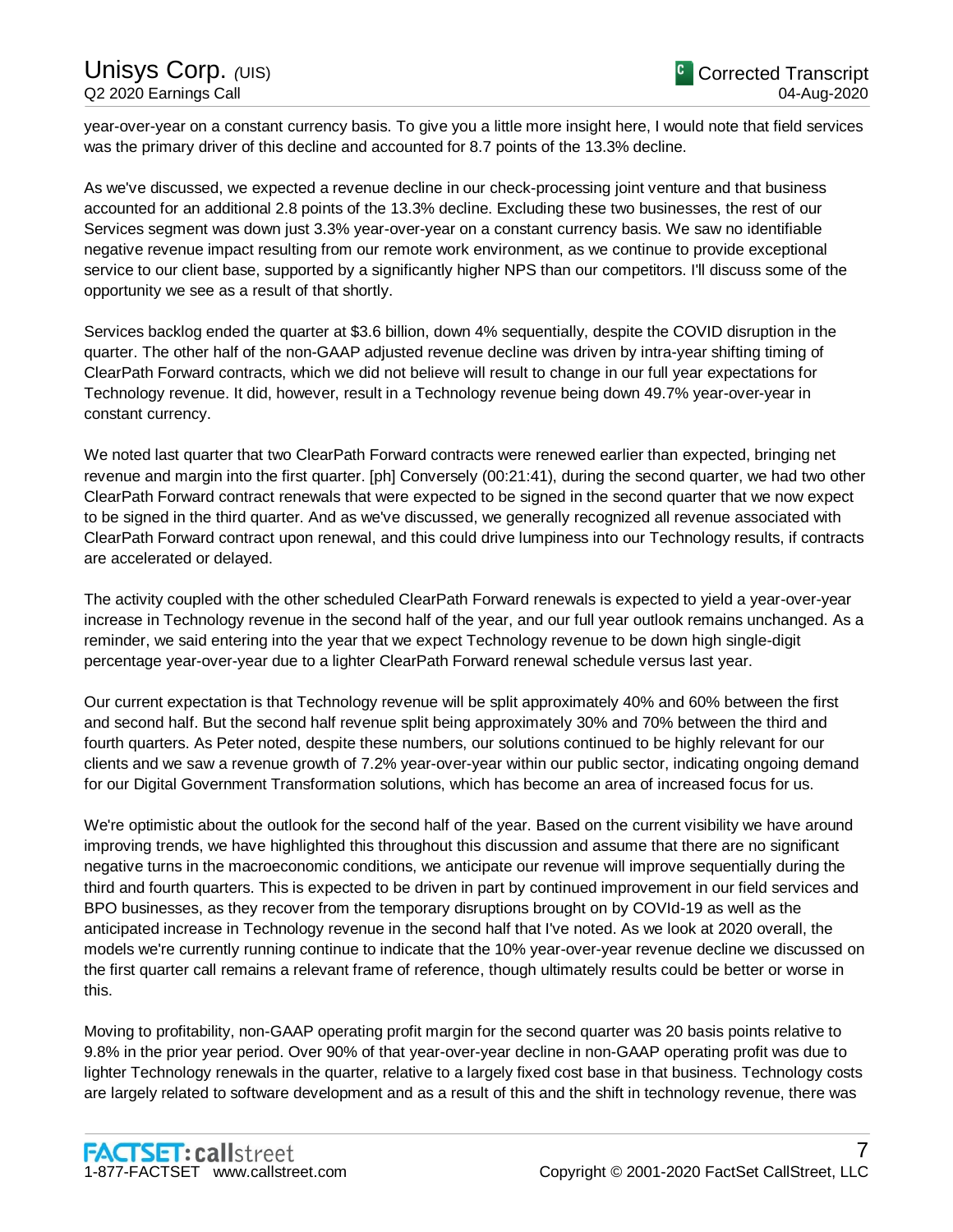a significant impact both gross and operating profit margin within Technology. Technology gross profit margin was 42% relative to 78.1% in the prior year period, and Technology operating profit margin was 2.2% relative to 56.7% in the prior year period. I'd also remind you that there were a significant number of ClearPath Forward renewals signed in the second quarter of last year, which benefited profitability in that period.

With respect to Services, we were successful in quickly identifying and removing costs to mitigate a significant portion of the margin impact due to COVID-related revenue declines. We continue to automate to improve productivity, which reduces excess capacity and other associated costs. We also made progress on many of the accounts that we've been targeting for margin improvement and on the removal of the cost previously allocated to our US Federal business.

We have now taken steps to remove approximately \$15 million of the cost previously allocated to our legacy US Federal business. We expect that the remaining \$10 million of such costs will be removed over the remaining portion of the year. As a result of all this, Services non-GAAP adjusted gross profit margin was up 20 basis points year-over-year to 15.5% and was up 280 basis points sequentially. Services non-GAAP operating profit margin of a negative 40 basis points was down 90 basis points year-over-year, though up 310 basis points sequentially. The year-over-year decline at the operating profit level was largely due to the flow-through impact of lower revenue on SG&A, some elements [ph] which (00:26:10) are more fixed in the short-term than the cost of revenue.

For the company overall, we saw a decrease in operating cost of \$48 million on a sequential basis versus the first quarter and [ph] \$69 million (00:26:21) year-over-year. We've recognized approximately \$8.5 million in restructuring charges during the period, which impacted GAAP operating profit and a total of \$66.8 million of charges through net income for \$1.6 per share. These charges included items related to the cost efforts I've noted as well as pension expense of \$24.5 million and at one-time \$28.5 million charge related to the extinguishment of debt associated with the early repayment of our senior secured notes during the period.

Adjusted EBITDA margin was 11.4% relative to 16.8% in the prior year period, driven by many other factors I've already noted with respect to revenue and operating profit. Non-GAAP diluted loss per share was \$0.15 relative the non-GAAP earnings per share of \$0.52 in the prior year period.

As I've noted, during the quarter, we made progress enhancing margins with key contracts that we had targeted for improvement. We've also underpinned the longer term reductions to SG&A to further improve our cost structure. Additionally, given our evolution in field services business and in part due to the impact of COVID-19, we're targeting some cost reductions in the third quarter to help make this revenue stream more profitable going forward.

As I alluded to earlier, we've been very pleased with how seamlessly our associates transitioned to a remote work environment, while still maintaining levels of efficiency consistent with what we've seen in recent quarters. As a result of this and due to the fact that the health and safety of our team remain a top priority, we've been reevaluating our real estate footprint, as we believe we can operate successfully with a significantly more limited in-person presence at our facilities. This also provides increased flexibility for our associates, which we believe has become increasingly important, especially in the current environment with limitations on child care options. We did not provide profitability expectations at the end of the first quarter given the significant amount of uncertainty at the time. But everything I just highlighted provides us with more visibility on this now.

Given that most of the overall margin decline for the company was due to fixed costs within Technology, we expect to see operating profit margin improve in the second half of the year, as Technology revenue is expected to be higher in the second half.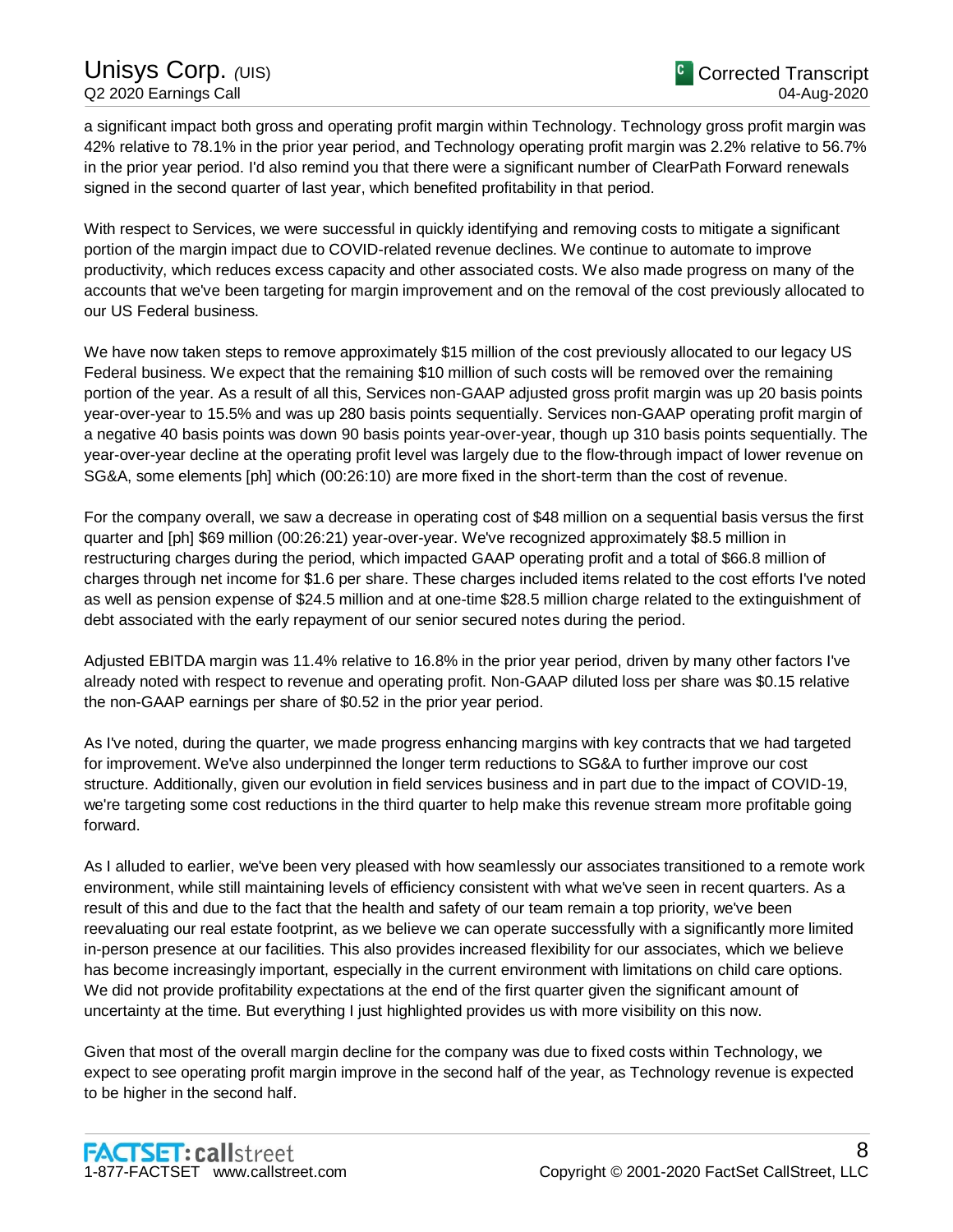With respect to the full year then, as we've noted last quarter, we expect 2020 profitability to be down more significantly than revenue. Based on our increased visibility, our modeling scenarios now indicate a low-end scenario at approximately 250 basis points below the guidance range we've previously provided and a high-end scenario at 200 basis points below the high end of that same range. As a reminder, the guidance range we originally provided and subsequently withdrew for 2020 was 7.7% to 8.7%. All of these forward-looking indications are based on current visibility that we have and should spikes in the virus result in material negative economic consequences, our actual results may differ from our expectations.

We ended the second quarter with a strong liquidity position, having approximately \$782 million in cash, down less than \$10 million relative to the end of the first quarter. Given the repayment of our senior secured notes and our current cash position and cash contribution schedule, we have limited near-term cash requirements outside of normal operational funding.

Adjusted free cash flow was negative \$37.1 million relative to \$14.3 million in the prior year period. As I noted, with respect to profitability, the strong Technology renewals in the second quarter of last year also contributed to a more significant cash flow than had been typical. We had no negative impact on cash collections due to COVID-19 and continue to be in line with historic norms. CapEx was 11% lower year-over-year and we're currently targeting \$150 million of CapEx for 2020.

In addition to the operational and cost improvements that we've discussed, we've also made progress during the second quarter in refining our capital structure plan. With respect to our pension obligations, first, I'll note that based on market conditions as of June 30, required contributions to 2025 would have been reduced by \$175 million relative to the calculations as of the end of the first quarter and the pension deficit would have increased by less than \$60 million.

From a legislative perspective, there are elements included in the house version of the next fee – of the economic stimulus package that are aimed at permanent pension relief. If these elements remain in the bill when finalized, they'll have a significant positive impact on our future cash contributions. In fact, post our anticipated remaining contributions in 2020, it would not be required to make an additional contribution until 2026 and the magnitude of that contribution would be about one-fifth of the value of our current annual contribution schedule.

There are also discussions regarding the immediate monetization of certain US general business tax credits and depending on the specific details, the companies could recognize significant cash benefits from these proposals. We'll continue to work towards a permanent solution for pension relief and the overall passage of this economic stimulus legislation.

We announced that our Board of Directors unanimously approved the early termination of our Tax Asset Protection Plan that we put in place in conjunction with the sale of our US Federal business, specifically to protect our deferred tax assets. That plan has served its intended purpose and is no longer needed, so we're advancing the expiration date from February 5, 2021 to August 4, 2020. As we've discussed, the sale of the US Federal business significantly improved our leverage and liquidity. Now that we've reduced our leverage and addressed our near-term pension obligations, we're focusing on optimizing our balance sheet and progressing towards a more normalized capital structure, a positive step in our path to normal [ph] CK (00:32:34) in this quarter, as we've received a credit rating agency upgrade from S&P and we plan to utilize traditional debt to further mitigate our pension deficit, thereby reducing its variability. However, since there are no contribution requirements for the US plan for the next [ph] two years (00:32:52), we plan to be opportunistic in tapping the debt markets.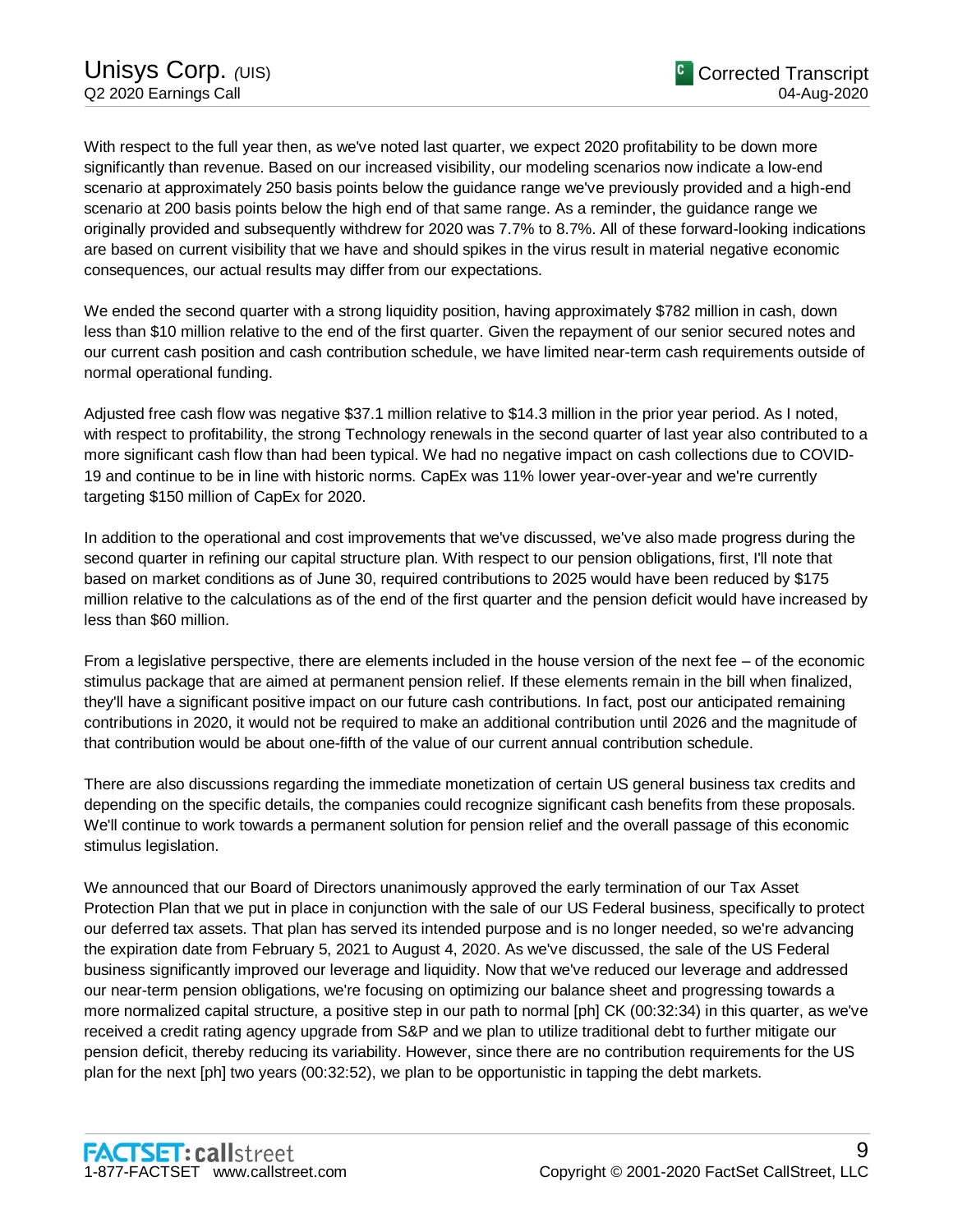We have also begun executing our liability reduction program within our global pension plans. We're targeting approximately \$1 billion worth of global pension liability reduction over the next eight months, which we intend to accomplish through a combination of bulk lump-sum buyouts, annuity purchases and transfers to multi-client, multi-employer plans. We started the process to begin executing against these targets with the intention that this round of liability reduction will be completed by the end of the first quarter 2021.

In conjunction with this and some other initiatives, we're expecting three key charges in the third quarter. First, a significant removal of pension liability along the line of what we're considering would be construed from a GAAP perspective as a settlement of that liability and could be accompanied by non-cash settlement charges. In this case, we're anticipating a charge that could be as large as \$100 million, so this would allow us to fully remove one of our international plans and again would be non-cash. We're currently modeling this as a third quarter action. However, if there are processing delays, it could slide into a later period.

The second charge we expect is related to our [ph] EMEA (00:34:08) optimization plan, which we previously discussed, which requires the closing of certain entities, which in turn creates non-cash currency translation adjustment write-offs. This is also a one-time non-cash charge and expected to be approximately \$20 million in the third quarter.

Thirdly, we expect to take a cash charge associated with our reassessment of our real estate portfolio likely in the third quarter. The magnitude of this charge is expected to be between \$5 million and \$10 million and is still being evaluated. We expect the annualized run rate savings related to this charge to be between \$20 million and \$30 million. So between these three initiatives, we're expecting approximately \$125 million to \$130 million in charges in the third quarter, all of which would be one-time and \$120 million of which would be non-cash. Overall, we're looking forward to the improvement in the second half of the year and progress on the initiatives we've discussed.

.....................................................................................................................................................................................................................................................................

With that, I'll turn the call back over to Peter.

## Peter A. Altabef

President, Chief Executive Officer & Chairman, Unisys Corp.

Mike, thanks very much. With that, operator, we'll open up the call to Q&A.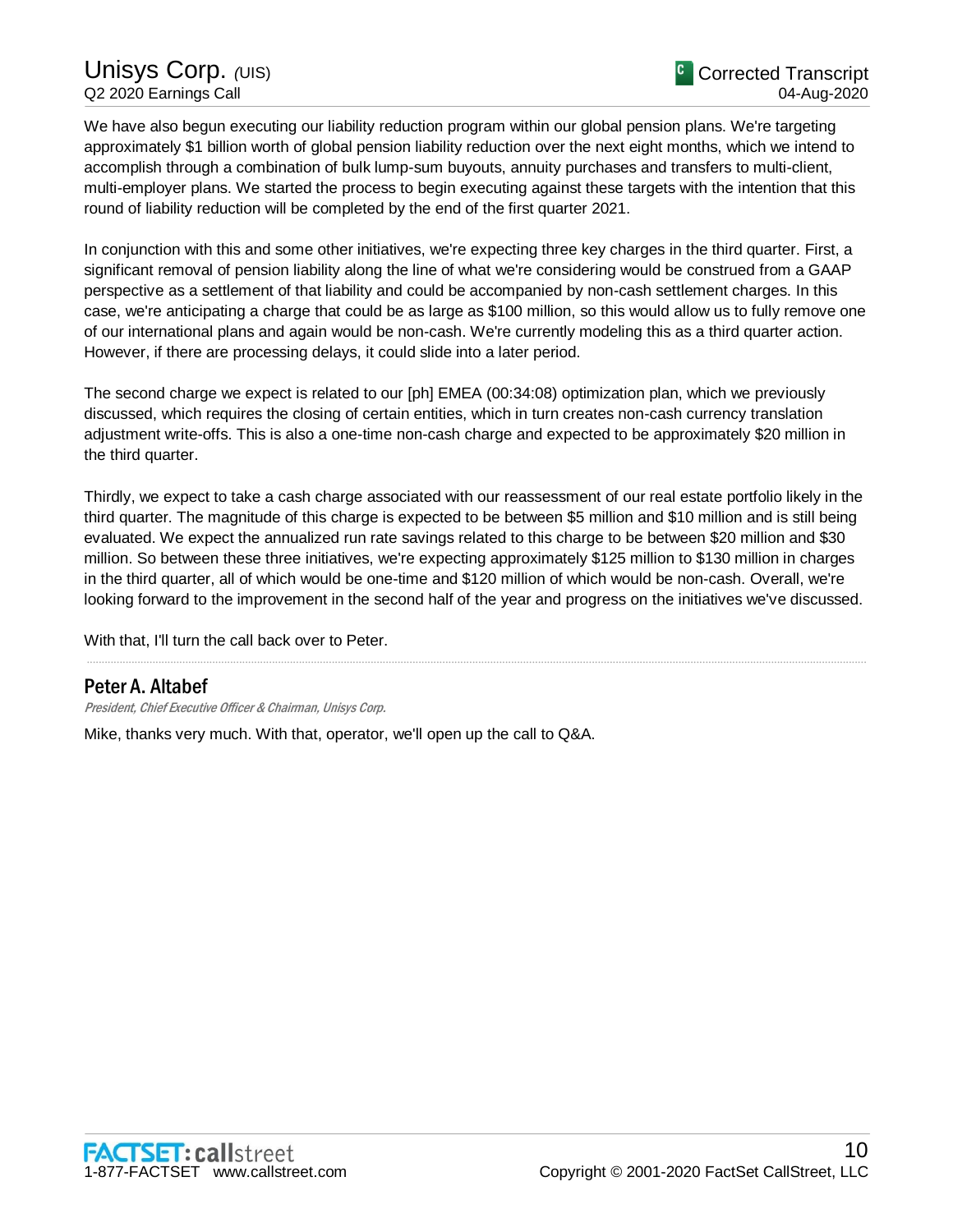## **QUESTION AND ANSWER SECTION**

**Operator**: And we will now begin the question-and-answer session. [Operator Instructions] And our first question today will come from Rod Bourgeois with DeepDive Equity Research. Please go ahead. .....................................................................................................................................................................................................................................................................

.....................................................................................................................................................................................................................................................................

#### Peter A. Altabef

**Peter A. Altabef A. Altabef A. Altabef A.** Altainer *A. Chairman, Unisys Corp.* A **A** 

I think that's – yeah, Rod, thank you very much for being on the call.

#### Rod Bourgeois

**Rod Bourgeois**<br>Analyst, DeepDive Equity Research, LLC  $\bigotimes$ 

Hey, no problem, guys. Hey, so first question about the demand environment and how it's impacting revenues. So clearly, during the intense COVID lockdown week, you saw demand disruption. At the same time, I would assume that there are parts of the business that should see increased demand due to COVID. And so my question is, is it true that COVID that is or can bring some benefits to demand? And is it also true that the benefits of COVID demand are prone to occur at a lag, certainly relative to the hits that you've already experienced. In other words, are there some benefits in demand from COVID that are just prone to occur at a lag effect to when the lockdowns existed?

.....................................................................................................................................................................................................................................................................

## Peter A. Altabef

President, Chief Executive Officer & Chairman, Unisys Corp.

So, that's a great question. Figuring out what is the benefit from COVID versus what would already have been a business going up is kind of tricky. What I can tell you is, our non-global workspace, cloud and infrastructure business did well and increased over the quarter. When we look at that global workspace business, as I said, if you take out depending on – Mike and I've gave two different ways to explain the numbers. I took out iPSL for my calculation, and when you take out iPSL and look at the decrease in Services revenue on a constant currency basis, 85% of that was a subset of global workspace just field services. So that 85% is – and that's clearly COVID-19 related.

So I think, yes, there are upsides in cloud that you see already. I see going forward, while we don't see an upside in field services, I actually think that we are reconfiguring our business to permanently have a lower level of field services. But the rest of global workspace, which includes service desk, it includes more of what you would call end user experience as opposed to just end user services. We expect all of that to be a growth driver coming out of COVID-19. We expect there will be more of that on an absolute basis. So, Rod, I don't know if that completely answers your question, but I hope it does.

.....................................................................................................................................................................................................................................................................

## Rod Bourgeois

**Rod Bourgeois**<br>Analyst, DeepDive Equity Research, LLC  $\bigotimes$ 

Yeah. No, that's helpful. And it makes perfect sense. The other thing is I was interested that you cited your TCV was up year-to-year, encouraging there. But your win rate seem to have improved quite a bit. Was that some lumpiness on select deals or is there something more structural going on that's helping your win rate, especially now that you're more focused business post the – getting rid of the Federal business. Is there something structurally that's maybe helping you on the win rate front?

.....................................................................................................................................................................................................................................................................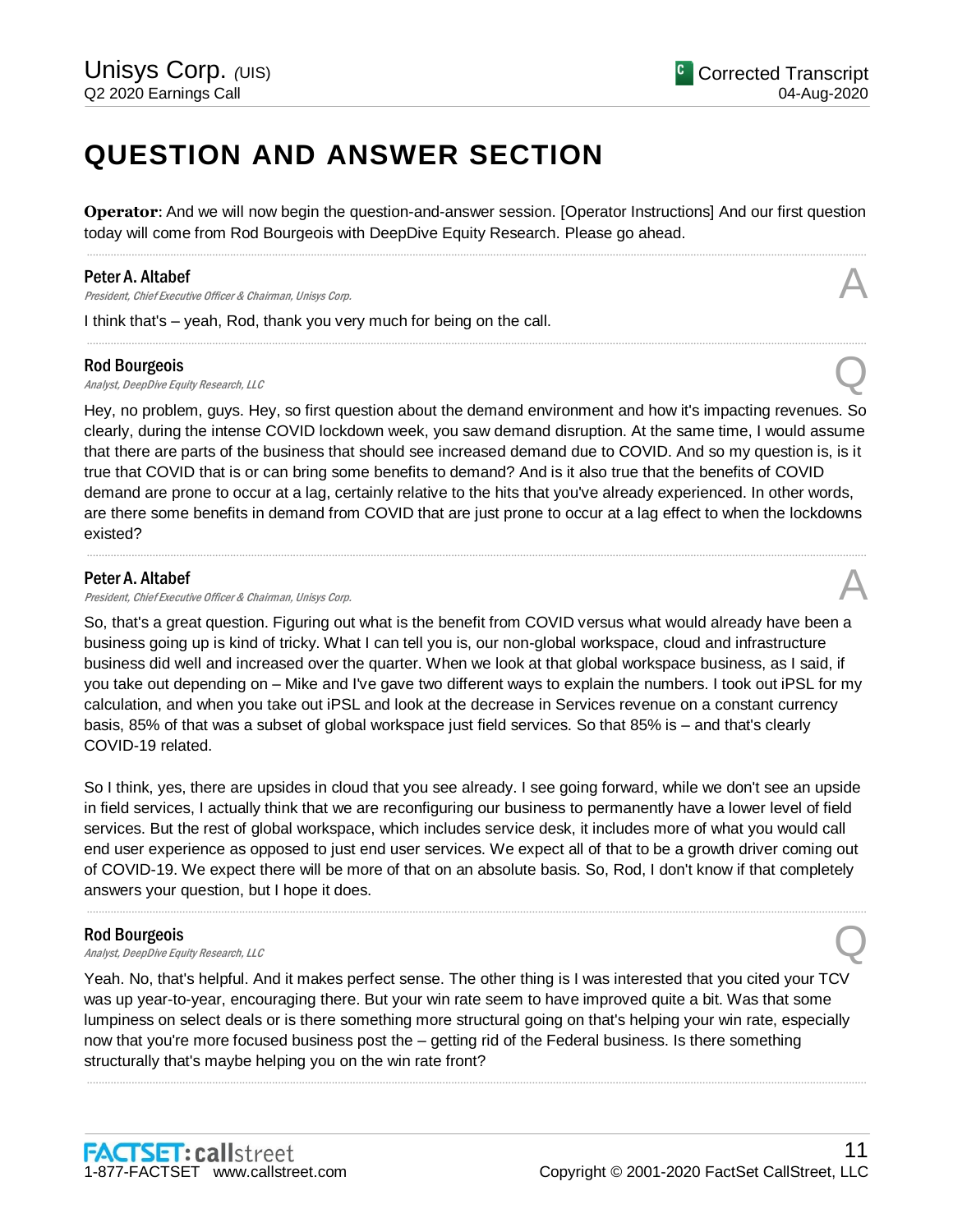## Peter A. Altabef

President, Chief Executive Officer & Chairman, Unisys Corp.

So I think it's the latter and I think it will continue to go up. So when we look at our sales focus and we look at what we did as a company, really in 2018 and 2019, we knew we were very well-positioned in the Federal market. That was a combination of our CloudForte and InteliServe, in particular, and also Stealth, but mostly CloudForte and InteliServe and Federal government were really exactly what the government needed and the government spending more time.

The results of that is, we really focused our sales dollars, we really focused our go-to-market in government, that drove really high win rates in government and allowed – specifically Federal and allowed us frankly to sell the Federal business at a very large premium. So subsequent to that, we kind of starting in March wheeled around and said okay now we have the non-Federal business, how do we apply that same level of focus over here and start really focusing on this. And we're doing that two ways.

So what you're seeing right now in those win rate increases is additional discipline, additional focus, because that is the company. But what you will see starting in the September, October timeframe is the launch of a new digital sales platform, which we have been working at for a while, it predates March obviously and it's a very big deal. We think it's going to be an industry-leading sales platform. We think it's going to dramatically increase our ability to use automation in the sales process to allow our sales executives and our business development people to be more effective and to increase margins, as well as ultimately to drive up not only the win rate, but our pipeline because we'll be able to address more deals. So I would tell you this win rate increase is a work in progress. Right now, it is due to that focus after the sale of Federal, but come the end of this year, we're bringing more tools to that part.

.....................................................................................................................................................................................................................................................................

.....................................................................................................................................................................................................................................................................

#### Rod Bourgeois

**Rod Bourgeois**<br>Analyst, DeepDive Equity Research, LLC  $\bigotimes$ 

Got it. That's helpful.

#### Michael M. Thomson

Senior Vice President & Chief Financial Officer, Unisys Corp.

Hey. Rod, it's Mike, too, if I could just add to that. Clearly, a concerted effort around calling the pipeline, a concerted effort around ensuring qualifying that pipeline at a much earlier stage and not chasing obviously the bunch of things that don't ultimately turn into TCV or revenue. And I think the part that Peter mentioned around public sector, as you know, at the end of 2018 and early 2019, we signed a lot of large public sector deals. So the knowhow and muscle memory on what those governments or state, local, and foreign governments are looking for is now starting to be part of our muscle memory on the next sale, and obviously having tremendous squalls there with our NPS scores is certainly helpful in their win rate as well.

.....................................................................................................................................................................................................................................................................

## Rod Bourgeois

**Rod Bourgeois**<br>Analyst, DeepDive Equity Research, LLC  $\bigotimes$ 

Great. And so one other question. You gave us numbers to make it clear that the earnings challenge that you had in the quarter was primarily due to the timing in your ClearPath Forward renewals. We've experienced that in the past where you have upside, because the timing is positive and other quarters where the timing is negative. In the second half, do you feel like you have better visibility on the timing that would certainly increase the probability that your earnings works out for the year. So how's the visibility in the next two quarters on the renewal timing at this point?

.....................................................................................................................................................................................................................................................................

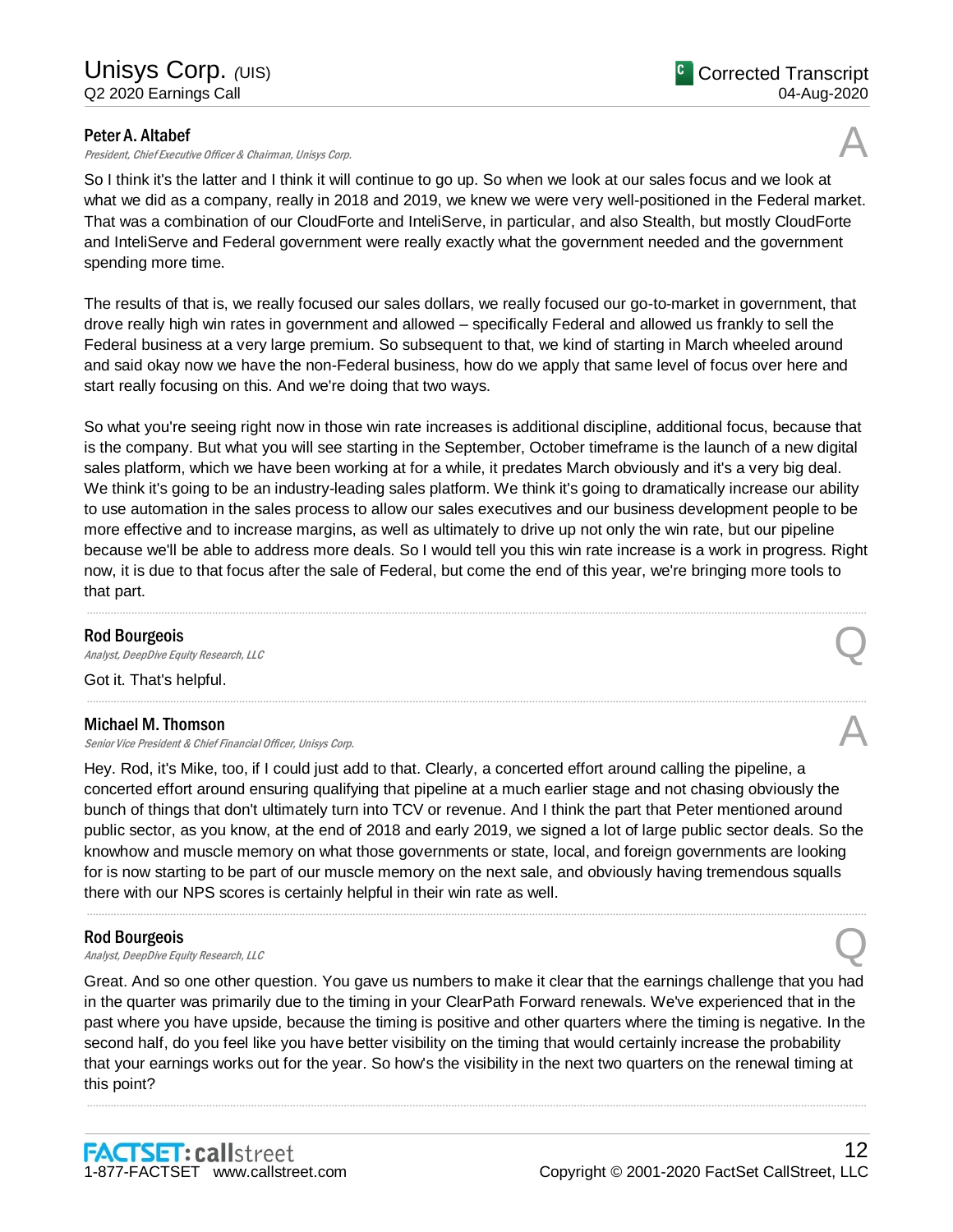## Michael M. Thomson

Senior Vice President & Chief Financial Officer, Unisys Corp.

Yeah. Look, I think the visibility for the year is always good. But as you know, if something slides even a week sometimes, a lot of these are scheduled to be at the end of a quarter. So it does have the lumpiness from quarterto-quarter. As I noted in my script, we had two that moved forward into Q1 and we had two that moved back into Q3. So we feel pretty good around – again for us, it's not a matter of if, it's a matter of when. And we feel good about the total renewal schedule. And at this stage, we feel pretty confident around the timing of those in the back half. And just to reiterate, I mean, if you look at last year, we were about a 50/50 split front half, back half. This year, we're looking more like 40/60. And then in the back half of the year, we're looking at like a 30/70 Q3, Q4. So given that level of insight into per quarter should give you good insight to how we feel about the timing of delivery of those renewals.

.....................................................................................................................................................................................................................................................................

## Peter A. Altabef

President, Chief Executive Officer & Chairman, Unisys Corp.

Yeah. And obviously, Mike, when he talks about the timing and we talked about a couple of the deals that were delayed from the second to the third quarter, we have very high confidence this will be signed in the third quarter. We actually had some deals as he referred to that were accelerated. We thought they were going to be second quarter deals and they were first quarter deals. So we really don't control the timing of these. Sometimes they come early, sometimes they come late.

But from a number standpoint, when you have that kind of a shift and the way that expenses are recorded in the Technology line, it just has a very dramatic effect on the Technology profit, which has a dramatic effect on the company. So that – we really think it's an important message for all of the analysts, as you really are spending time with us. When you see 90% of the decline in something that is inside the year, we hope you take that into account.

.....................................................................................................................................................................................................................................................................

.....................................................................................................................................................................................................................................................................

**Operator**: And the next question will come from Jon Tanwanteng with CJS Securities. Please go ahead.

## Jon E Tanwanteng **Jon E Tanwanteng**<br>Analyst, CJS Securities, Inc.

Hi, guys. Thank you for taking my question. The first one just on the renewals in the quarter. The two customers you referred to the [ph] pushed out (00:45:05), can you give a reason why the delay? Was it something COVID related or something else, maybe a change of scope or contract and just negotiations? Any color will be appreciated. Thanks.

.....................................................................................................................................................................................................................................................................

## Peter A. Altabef

President, Chief Executive Officer & Chairman, Unisys Corp.

I do not have color on the delay, whether it was COVID or not. But again, it is usually not. It is usually related to specific circumstances at the client themselves. When we looked at the two that were accelerated into the first quarter, they were actually accelerated before COVID-19 really kind of hit in its current form. So largely, these are unrelated to COVID-19.

.....................................................................................................................................................................................................................................................................

## Jon E Tanwanteng **Jon E Tanwanteng**<br>Analyst, CJS Securities, Inc.

Got it. And then just to piggyback on the prior question in terms of timing. There seems to be a very large portion of the Technology revenue flowing to Q4. Is there any risk of that pushing into the next year?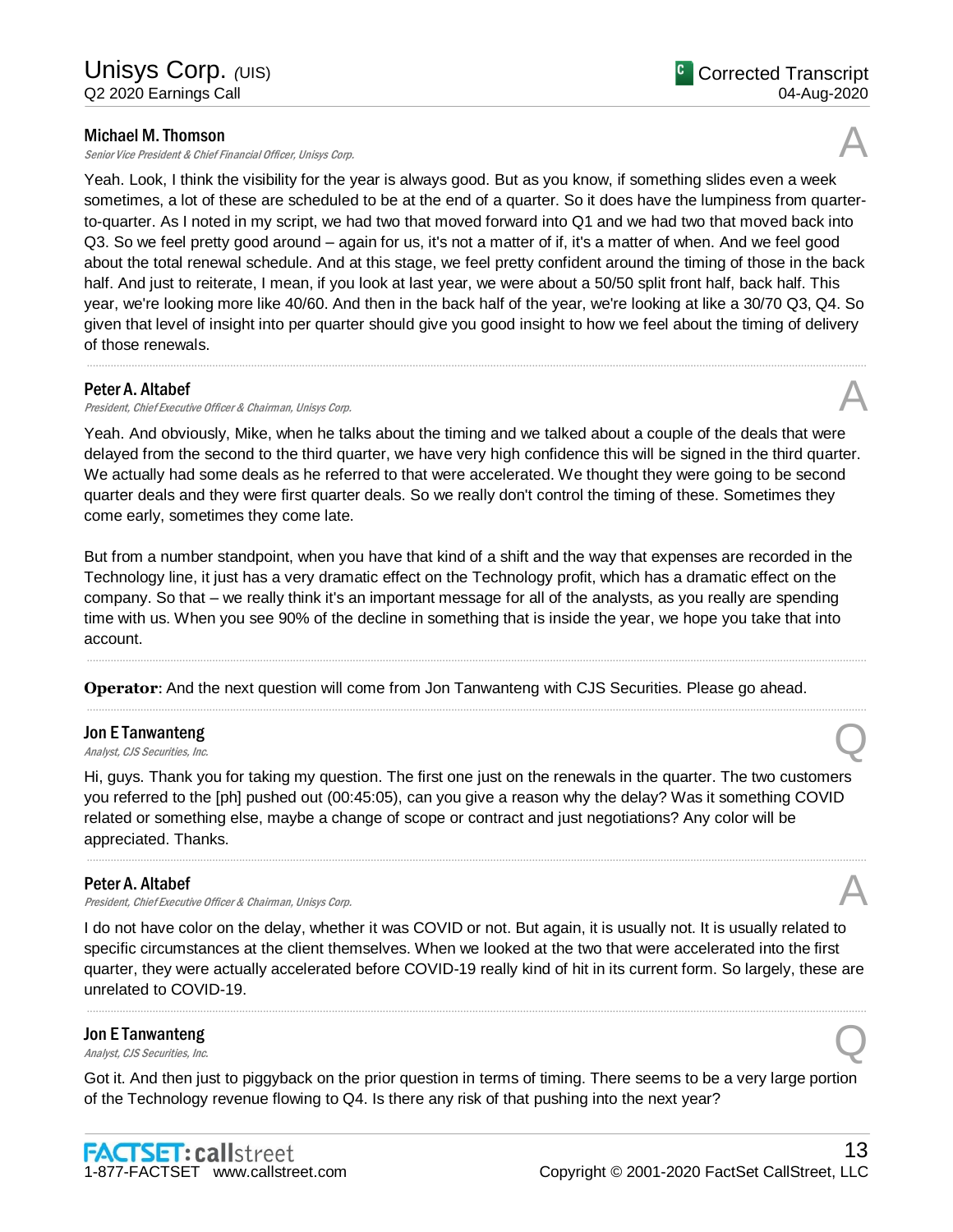### Peter A. Altabef

President, Chief Executive Officer & Chairman, Unisys Corp.

So I'll start. There is always risk of that, especially when we tend to have these deals signed toward the end of the quarter. We deal with that risk every year. Is there more risk of that in this year than in a typical year? Yes, because it is not a typical year. But we don't see that as ultimately affecting the overall size of our renewals, but certainly some of them could, if you will, swap into early 2020 – in 2021 instead of 2020. It's always possible.

.....................................................................................................................................................................................................................................................................

## Jon E Tanwanteng **Jon E Tanwanteng**<br>Analyst, CJS Securities, Inc.

Got it. Okay. And then just switching to, Peter, I think you mentioned that you had a partner selling Stealth in a deployment. I was wondering if it's – was that SAIC or another one of your partners and it wasn't SAIC? How are they doing in the market compared to your expectations, have you seen inflows from them thus far?

.....................................................................................................................................................................................................................................................................

#### Peter A. Altabef

President, Chief Executive Officer & Chairman, Unisys Corp.

So one of the – that's a great question. And thank you, Jon. So, two points on that. First that partner was not SAIC. So one of the things we have been doing with Stealth is expanding our distribution pie. So several organizations are out there now looking at working with us. Dell, for instance, has now included Stealth in its Cyber Vault capabilities offerings. So in this particular case, this is, if you will, one of our distribution pipe clients that is actually moving Stealth to an IT services company with our blessing. And that IT services company is selling Stealth inside their offerings, which we think is a terrific development. There is a big market out there and we want to make sure we get it.

With respect to SAIC, in particular, they're an outstanding partner. So they have been extremely focused on Stealth. Their wins in the quarter were relatively modest. Their pipeline going forward looks very good. But we're not ever going to announce SAIC deals and we're never going to categorize those, we will let them do it. But I could tell you, we are very happy with the level of engagement from the SAIC.

..................................................................................................................................................................................................................................................................... **Operator**: And the next question will come from Joseph Vafi with [ph] Loop Capital (00:48:15). Please go ahead. .....................................................................................................................................................................................................................................................................

.....................................................................................................................................................................................................................................................................

## Peter A. Altabef

**Peter A. Altabef A. Altabef A. Altabef A.** Altainean, Unisys Corp. Altainean of the state of the state of the state of the state of the state of the state of the state of the state of the state of the state of

Hi, Joe.

## Joseph Vafi

**Joseph Vafi**<br>Analyst, Canaccord Genuity LLC

Hey, guys. It's Joe Vafi over at Canaccord. If we could just start first on – could you just refresh us again on InteliServe and CloudForte and the revenue model there versus kind of you know kind of global workspace, in general? And then I have a follow-up?

## Peter A. Altabef

President, Chief Executive Officer & Chairman, Unisys Corp.

Sure. So if we think about the way industry uses terms, global workspace is kind of the umbrella term used for the interaction of an employee at a company with their employer and how they get connectivity, how they deal with their hardware, how they deal with their software, how they deal with their applications. Initially, in that space people used to talk about – so think of global workspace as the umbrella term, initially people used to talk about

.....................................................................................................................................................................................................................................................................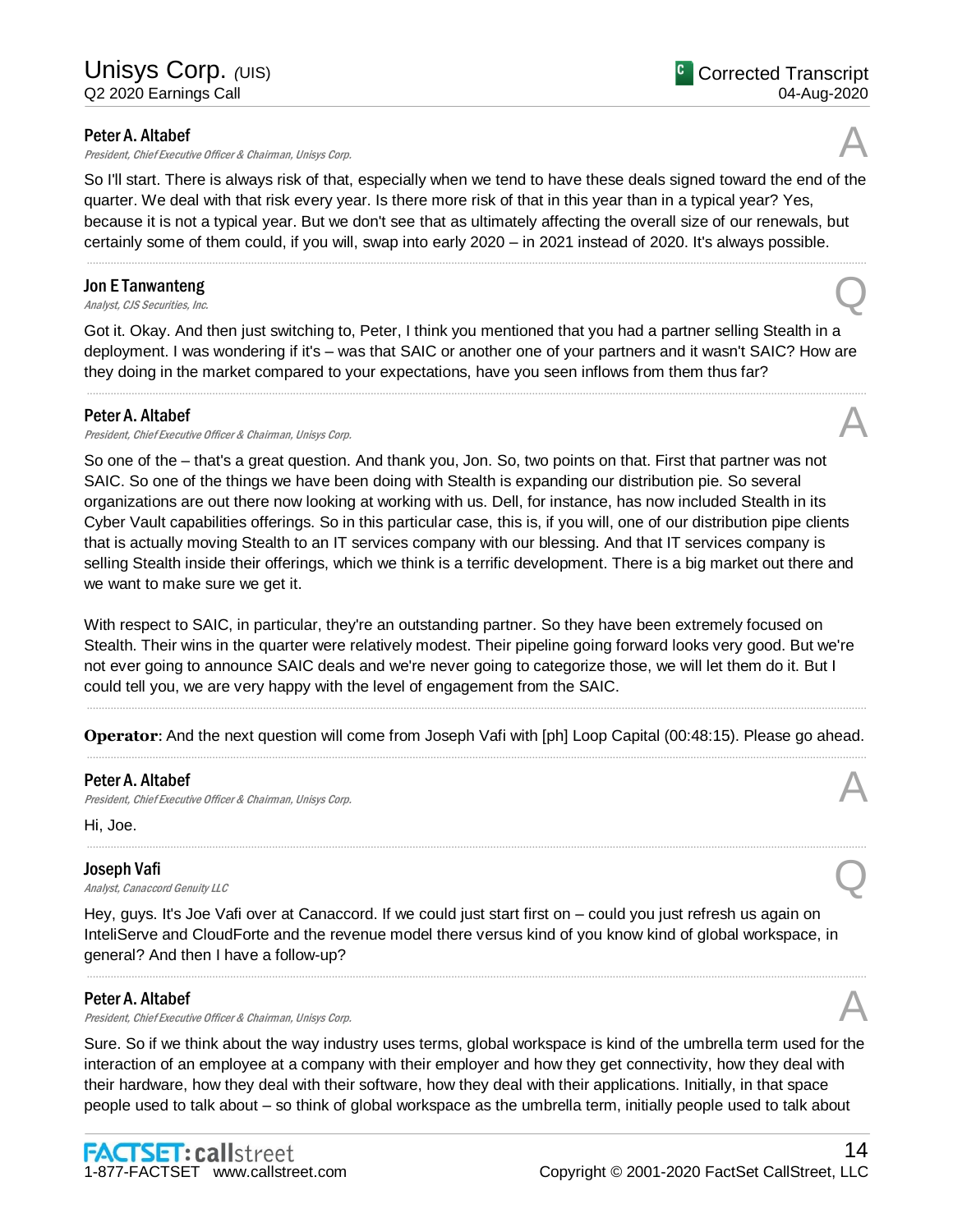## Unisys Corp. (UIS) Q2 2020 Earnings Call

end user. And end user largely was a combination of field services and support desk. And those are kind of the key components. As end user has evolved, it's really evolved two ways. It's gotten much broader. So people like us tend to talk less about end user services and more about end user experience. It's not so much just, do we have a helpdesk and we keep the lights on in terms of running it, but how do we increase the productivity of the employee. And when you think about that productivity, now all of a sudden, you're looking much broader. You're looking at how does that employee interact with the financial services platforms and financial services. How does that employee interact with HR. How does that employee interact with the business to make sure that whatever that person is doing for the company is most productive. So it's actually a significant expansion of what used to be end user services.

We think going forward that is going to be a growth engine for us, and we think that's a growth opportunity. As I said, given the quarter, about a third of our revenues is in the space, but our revenues will migrate. As you go more to end user experience from end user services under the umbrella of global workspace, you start evolving with a relatively smaller proportion of your revenue in field services and a larger proportion in doing things remotely, in doing things in an automated way, in using artificial intelligence, and in using more of a consultative capacity so that you can tie into the HR and the financial services and the business operations. And InteliServe is our way to do that. InteliServe is the way we use the glue that's tying all of these together in an automated artificial intelligence much more in elastic – much more elastic way. So we use less and less labor as a percentage of cost of sales.

One of the things we're doing across the company, if we look at year-to-year, our labor as a percent of cost of sales a year ago was 60 – excuse me, 56-plus-percent, is now down to I think 50.9%. So we're gradually moving labor to a lower and lower percentage of cost of sales and that's part of this journey from EUS to [ph] EUX (00:51:56), all under the umbrella of global workspace. Did that help on the global workspace InteliServe answer, Joe?

.....................................................................................................................................................................................................................................................................

#### Joseph Vafi

# **Joseph Vafi**<br>Analyst, Canaccord Genuity LLC  $\qquad \qquad \qquad \qquad$

Yeah. I think – Peter, yeah, I think that's helpful. And then just Mike, you mentioned the international efforts on pension and charges there makes sense. Are there going to be – is there a cash, or are there cash? Should we expect cash payouts or other things like that? I guess, you feel that's a good use of the cash right here on [indiscernible] (00:52:34)

.....................................................................................................................................................................................................................................................................

.....................................................................................................................................................................................................................................................................

.....................................................................................................................................................................................................................................................................

## Peter A. Altabef

President, Chief Executive Officer & Chairman, Unisys Corp. A

Yeah, Joe. Just to be clear, Joe, that the charges or settlement charges, they are non-cash.

#### Joseph Vafi

**Joseph Vafi**<br>Analyst, Canaccord Genuity LLC

Right. I guessed that.

#### Peter A. Altabef

President, Chief Executive Officer & Chairman, Unisys Corp.

And they don't – and even when we do make the bulk lump-sums and/or annuities, that cash comes out of the pension, not out of our cash coffers, right. So from our perspective, removal of the volatility of that liability is really what we're after. And so what we can supplement through public debt to make those contributions and fix that interest expense as opposed to the floating volatility that comes with the, the discount rate movement against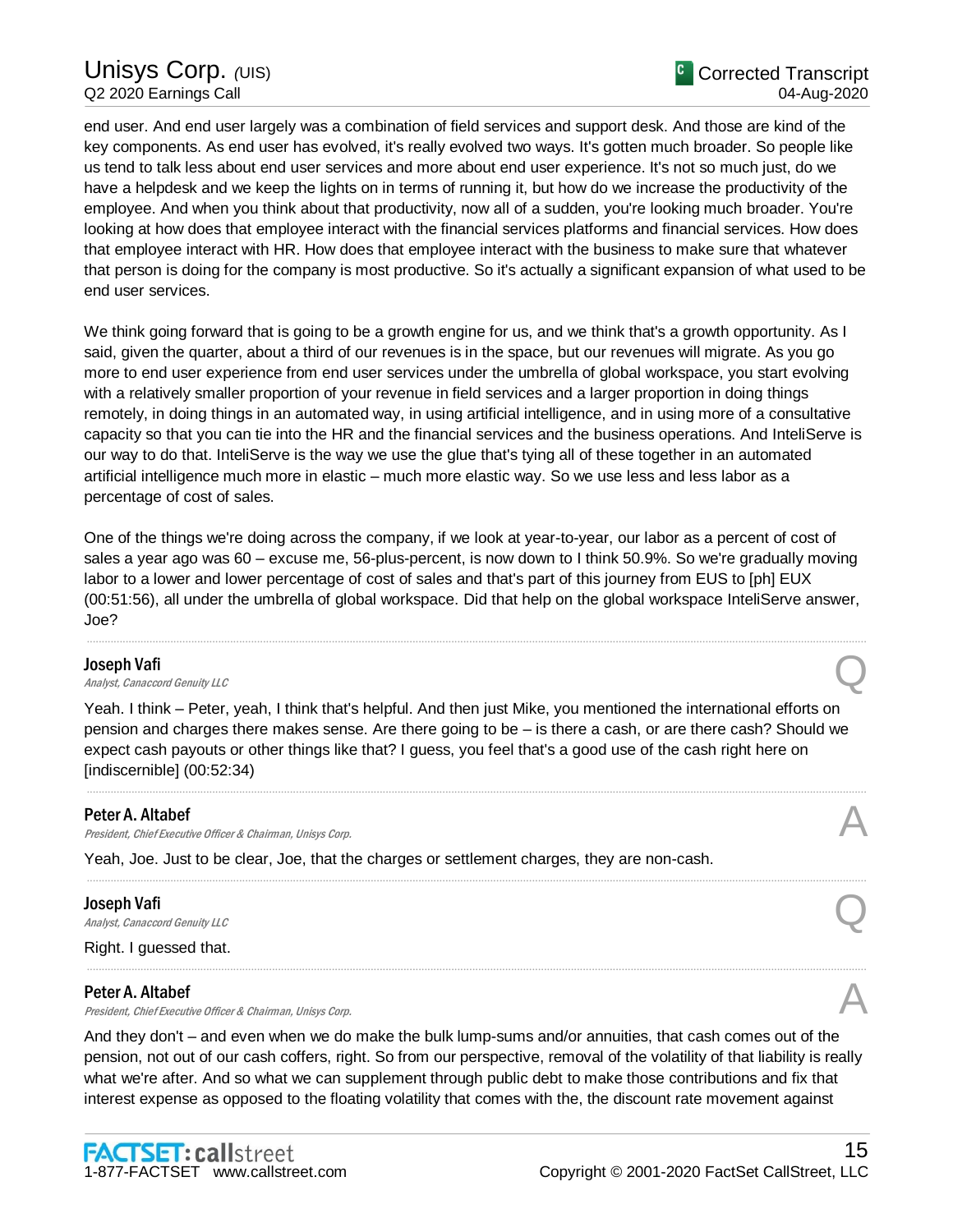## Unisys Corp.  $\mu$ IIS) Q2 2020 Earnings Call

those liabilities. So yeah, we think all day, every day that we want to make sure that we're addressing both sides of that coin. But again just to be clear, none of those charges are cash charge.

.....................................................................................................................................................................................................................................................................

.....................................................................................................................................................................................................................................................................

**Operator**: And the next question will come from Frank Jarman with Goldman Sachs. Please go ahead.

### Frank Jarman

**Frank Jarman**<br>Analyst, Goldman Sachs & Co. LLC  $\mathcal{Q}$ 

Great. Thanks for taking my questions, guys. I guess, just to start, you mentioned in the slides that half the revenue impact was driven by COVID. But I wanted to see if we could dig into the travel and transportation channel a bit more, really just to understand, one, you're offering there; two, sort of how to think about the revenue split; and then three, how we should be thinking about the expectations for the ramp back up, obviously being aware that you've already given us the guidance for the full year? Thank you.

.....................................................................................................................................................................................................................................................................

#### Peter A. Altabef

President, Chief Executive Officer & Chairman, Unisys Corp.

Mike, you want to take that one? I guess I'll start by saying travel and transportation is a relatively small percentage of our business. And I think it was last year around – well, last year, it was about 4.5% of our business. So this year, obviously, it is a lower percentage of that. But at the end of the day, it's not a material part of the business. Mike, thoughts on that?

.....................................................................................................................................................................................................................................................................

#### Michael M. Thomson

Senior Vice President & Chief Financial Officer, Unisys Corp.

Yeah. No. I think that's spot on, Peter, and kind of the way we look at that, Frank, is really just some of the volume-based contracts can get impacted in that travel and transportation business. But even when COVID struck, I think when we combined both our China business, as well as the travel and transportation business, it was sub-7% in total. So relatively low impact from T&T on the types of things that we were talking about for full year guidance. And I guess, the volume component would largely be predicated on the waybills and other items that Peter mentioned in his script.

.....................................................................................................................................................................................................................................................................

.....................................................................................................................................................................................................................................................................

.....................................................................................................................................................................................................................................................................

## Peter A. Altabef

President, Chief Executive Officer & Chairman, Unisys Corp.

Yeah. So we do expect...

#### Frank Jarman

**Frank Jarman**<br>Analyst, Goldman Sachs & Co. LLC  $\mathcal{Q}$ 

Okay. Great.

## Peter A. Altabef

President, Chief Executive Officer & Chairman, Unisys Corp.

Yeah. We do expect that business to pick up during the second half of the year somewhat. But just to put it in context, it's down about 50% year-on-year.

.....................................................................................................................................................................................................................................................................

## Frank Jarman

**Frank Jarman**<br>Analyst, Goldman Sachs & Co. LLC  $\mathcal{Q}$ 

Okay. Great. Great. That's super helpful. Thank you. And then maybe one for you, Mike, just on the balance sheet. So you made in your comments that you plan to utilize traditional debt and be opportunistic about tapping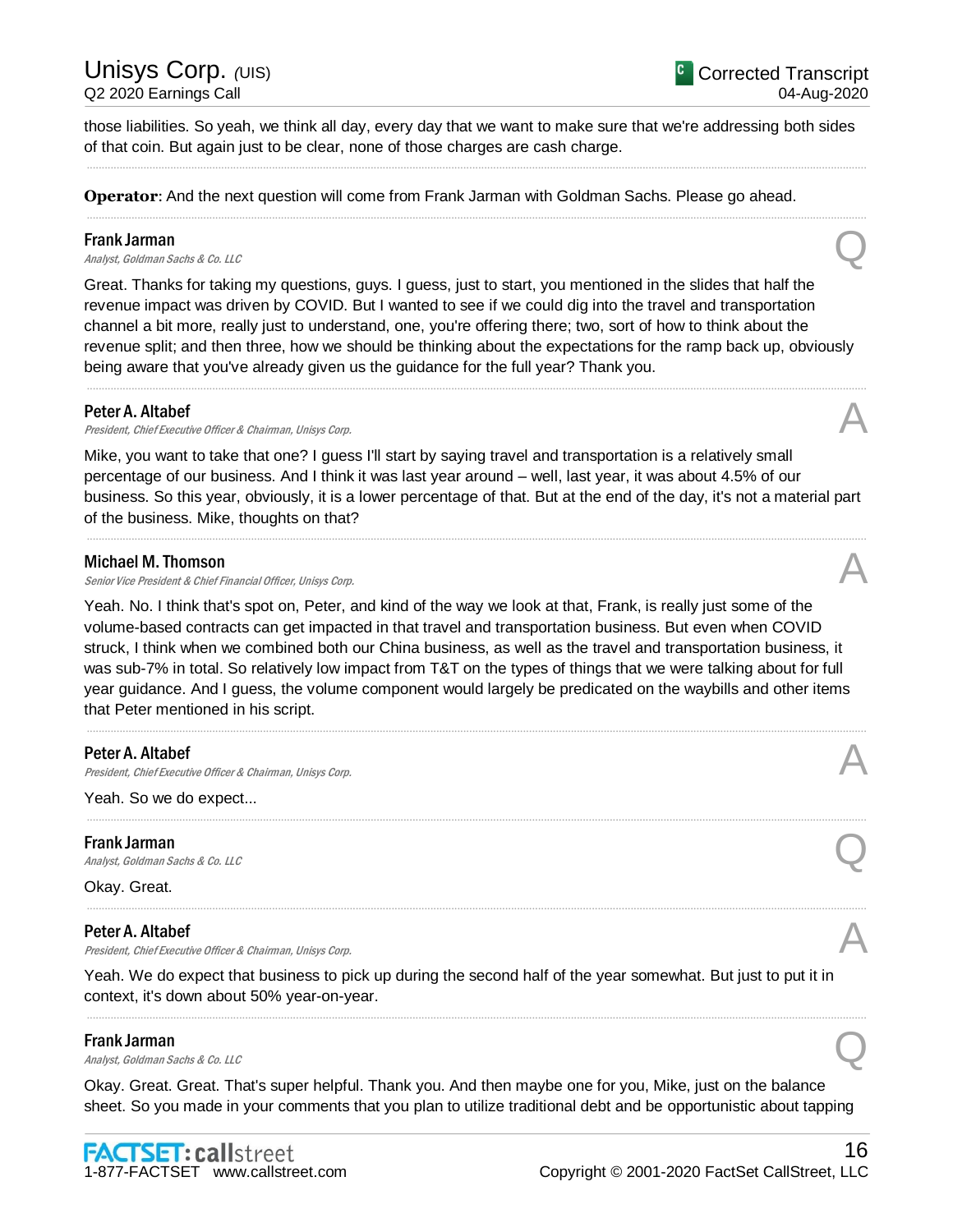the debt markets. And as I'm looking at your balance sheet today, you obviously made a lot of progress with regards to deploying the proceeds to pay down the high yield notes. You still I believe have about \$59 million drawn in your revolver. You've got the \$84 million [ph] stuff of (00:56:04) converts and then you've got the pension contributions this year and then obviously you have some time until 2026.

So with that as context, just wanted to better understand how you're thinking about being opportunistic? Obviously, the high yield markets are relatively open right now. And so wanted to think about what your appetite is to issue debt and be a little bit more proactive on the pension deficit here. And then, further to that point, how should we think about your appetite for unsecured versus secured versus convertible debt at this point in the story?

.....................................................................................................................................................................................................................................................................

## Michael M. Thomson

Senior Vice President & Chief Financial Officer, Unisys Corp.

Okay. Well, great, Frank. A lot of good news there. So let me start by saying, post the contributions to the pension, one of the big factors in order for us to move forward with the "opportunistic" view of the debt markets is waiting to see what the stimulus package it contains. If it has the elements in it that were embedded in the House Bill, there would be no cash contributions required until 2026. So when we're talking about getting into the – to the public debt market, at this point we're looking at unsecured and we were looking at it for the 2023 and 2024 contributions.

So we're weighing what the pre-COVID rates were for unsecured debt and where they're at now. And although it is open and it has been more favorable, it's still not back to pre-COVID rates. And so I think the first domino that we need to fall from our perspective is we need to see what the legislation provides as far as either with [ph] pension (00:57:52) permanent relief or potential temporary relief in regards to that. And then that would kind of lead itself into us being out in the public markets. And again, I think we would be looking for unsecured and we'd be looking for something to deal with the 2023 and 2024 pension contributions. And as I mentioned earlier, what that essentially would do from our perspective on the US plans is they would be in a position basically fully funded at that point. And we'd be able to remove a lot of that volatility that we see with the low interest rate environment that we've been living under for is probably eight years now.

.....................................................................................................................................................................................................................................................................

.....................................................................................................................................................................................................................................................................

**Operator**: And the next question will come from Ishfaque Faruk with Sidoti & Company. Please go ahead.

## Ishfaque Faruk **Ishfaque Faruk**<br>Analyst, Sidoti & Co. LLC

Hi, guys. Good afternoon, guys. A couple of questions from me. First of all, on the Technology revenue side, Mike, you said that you expect maybe some bump that comes from some of the transition service agreements that you guys have with SAIC. When you give outlook for the back half of this year, does that factor any revenues from that, or is that just organic Technology revenues from ClearPath Forward and Stealth?

.....................................................................................................................................................................................................................................................................

## Michael M. Thomson

Senior Vice President & Chief Financial Officer, Unisys Corp.

Okay. Hey, Ishfaque, how are you? Yeah. What's imbedded in there is organic, right. We're not anticipating in those numbers a pump from SAIC. So that would be upside against what we put out.

.....................................................................................................................................................................................................................................................................

## Ishfaque Faruk **Ishfaque Faruk**<br>Analyst, Sidoti & Co. LLC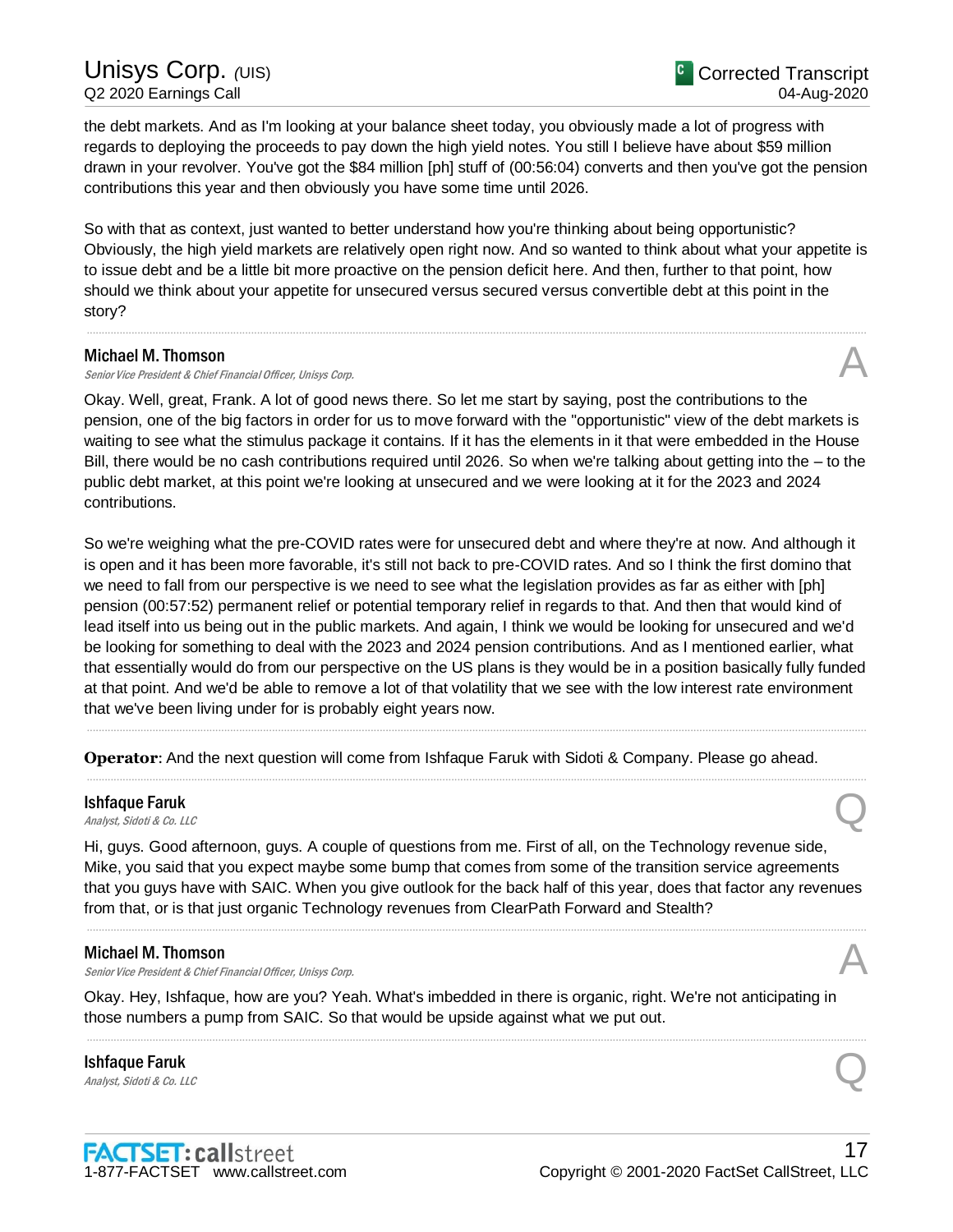Okay. And just to follow up on that. Are you guys expecting maybe any revenues from that – from some of that the TSS there or not maybe in this COVID times right now or maybe later on?

.....................................................................................................................................................................................................................................................................

## Michael M. Thomson

Senior Vice President & Chief Financial Officer, Unisys Corp.

Well, as Peter mentioned, look, I think we're very happy with the level of engagement that we've had with them. The relationship has been excellent. We'll let them close their deals and announced their own sales. And we're happy that they are explicitly engaged with us, specifically in Stealth. As you know that we have US Federal ClearPath Forward clients that were part of that transition. So those will come by way of normal renewal schedules from our perspective. So really it's really their sale closing process that we're kind of piggybacking on.

#### Peter A. Altabef

**Peter A. Altabef A. Altabef A. Altabef A.** Altained *A.* Altained *A.* Altained *A. Altained A. Altained <i>A.* Altained *A.* Altained *A. Altained A. Altained <i>A.* Altained *A.* Altained *A.* Altained *A.* A

And on the ClearPath Forward side, they have been successfully renewing those deals obviously with our system. So we don't believe there's going to be any drop or lack of focus on ClearPath Forward. .....................................................................................................................................................................................................................................................................

.....................................................................................................................................................................................................................................................................

## Ishfaque Faruk **Ishfaque Faruk**<br>Analyst, Sidoti & Co. LLC

Okay. And to follow up on a different topic, on the pensions. As the legislation, if it comes through and it changes your – maybe it doesn't require any cash contributions until 2026, do you still expect to go forward with some of the international buyouts or do you think that will change maybe your game plan for maybe handling some of the issues?

.....................................................................................................................................................................................................................................................................

### Peter A. Altabef

President, Chief Executive Officer & Chairman, Unisys Corp.

Yeah. Look, I don't think the liability reduction program changes at all, right. The legislative aspect is really purely on whether or not we need to make cash contributions in 2023 and 2024 on the US plan. I think, in general, our goal has been to solidify our balance sheet, which we've done; reduce our net leverage, which we've done; and we're about a full turn beneath industry averages at this point; and we are expecting by the end of the year that that's going to even get better. So from a perspective of our balance sheet, we're firm. And at this point, we want to start removing that liability not just mitigating the cash contributions that need to be made for the support of those pension obligations. So the short answer is, no, it doesn't change our liability reduction program one bit.

**Operator**: And this will conclude our question-and-answer session. I'd like to turn the conference back over to Peter for any closing remarks.

.....................................................................................................................................................................................................................................................................

.....................................................................................................................................................................................................................................................................

## Peter A. Altabef

President, Chief Executive Officer & Chairman, Unisys Corp.

So, first, I want to thank everyone for staying on the call. I was on a call about a half hour before we started here with someone from the East Coast and their power went out during the call, and so I know you guys are dealing with some issues on the Eastern Seaboard.

Secondly, this was a complicated quarter for us, and I really appreciate each of you on the call, being on the call to dig into it. I want to reaffirm some of the items that Mike mentioned. On the Technology side, we really see this as an intra-year timing, some of it moves to the first quarter, some of it is moving to the third quarter. On the